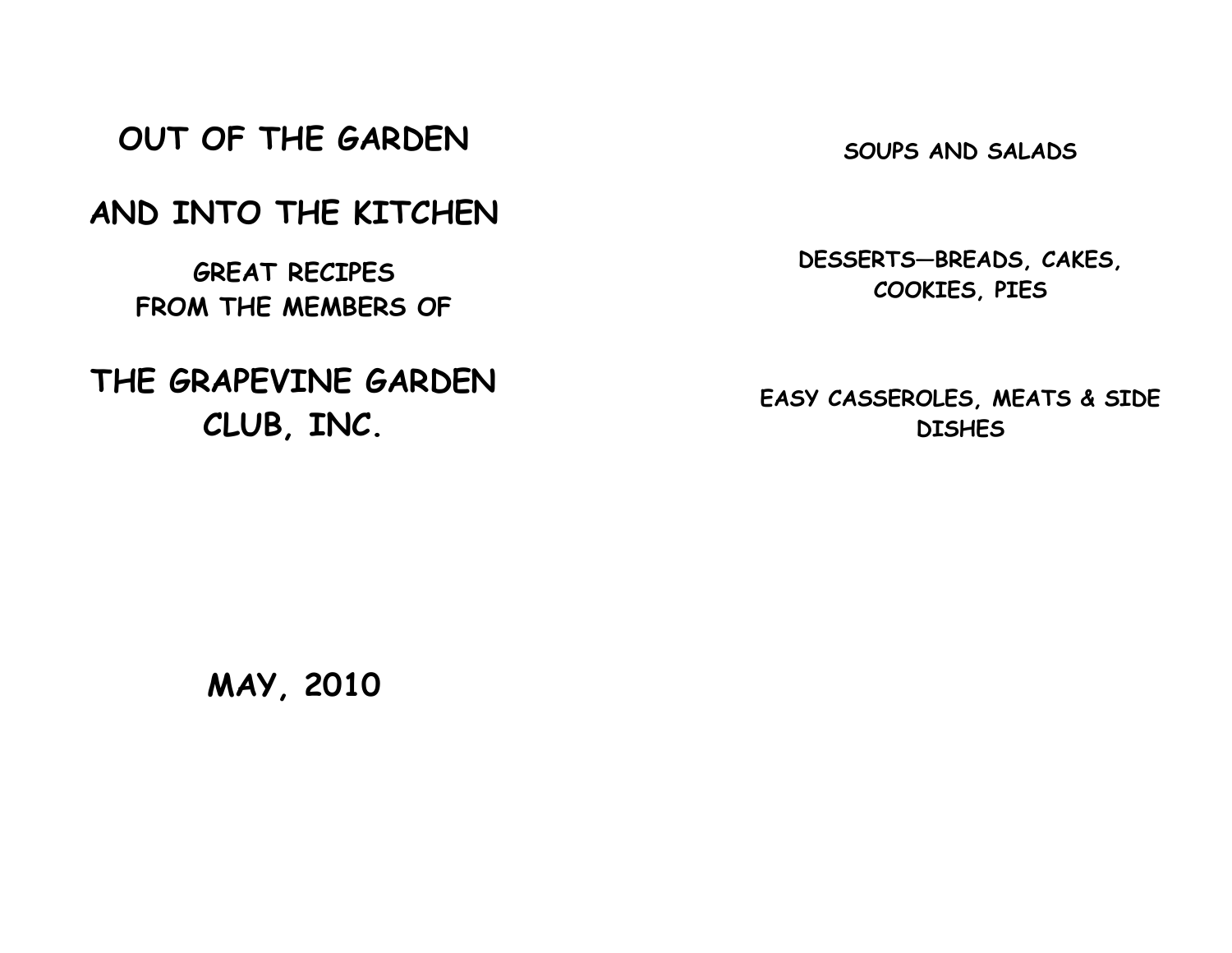# INDEX MAY, 2010 RECIPES

#### SOUPS AND SALADS

**SHRIMP PASTA SALAD CORN SALAD VEGETABLE SALAD FRITO CORN SALAD WILD RICE CONFETTI SALAD SALLY'S MARINATED VEGETABLE SALAD CORN SALAD (2) SAUERKRAUT POTATO SALADCRANBERRY SALAD SCANDINAVIAN SALAD CUCUMBER, RADISH AND MINT SALAD BLACK BEAN, CORN AND QUINOA SALAD BERMUDA SALAD BOWL STRAWBERRY VINEGAR SHRIMP SALAD MACARONI, TOMATO, CORN AND BASIL SALAD SPINACH SALAD WITH SWEET & SOUR DRESSING** 

DESSERTS—BREADS, CAKES, COOKIES, **PIES** 

**LOW-CAL DESSERT MERINGUES ZUCCHINI BREAD** 

DESSERTS—BREADS, CAKES, COOKIES, PIES (CONTINUED)

**TURTLE CAKE ROSEMARY AND LEMON POUND CAKE OATMEAL PIE BLUEBERRY POPPY SEED BRUNCH CAKE EASY APPLE TURNOVERS APPLE PIE COFFEE CAKE PEACHY PIE SUPREME RASPBERRY BROWNIE INDULGENCE ALMOND BUTTER CRUNCH FRESH APPLE CAKE** 

#### EASY CASSEROLES, MEATS & SIDE DISHES

**ZUCCHINI CASSEROLE HOLIDAY MORNING FRENCH TOAST PRALINE FRENCH TOAST CASSEROLE CRABBIES ROASTED VEGETABLES SOURDOUGH 'N CHEESE STRATA**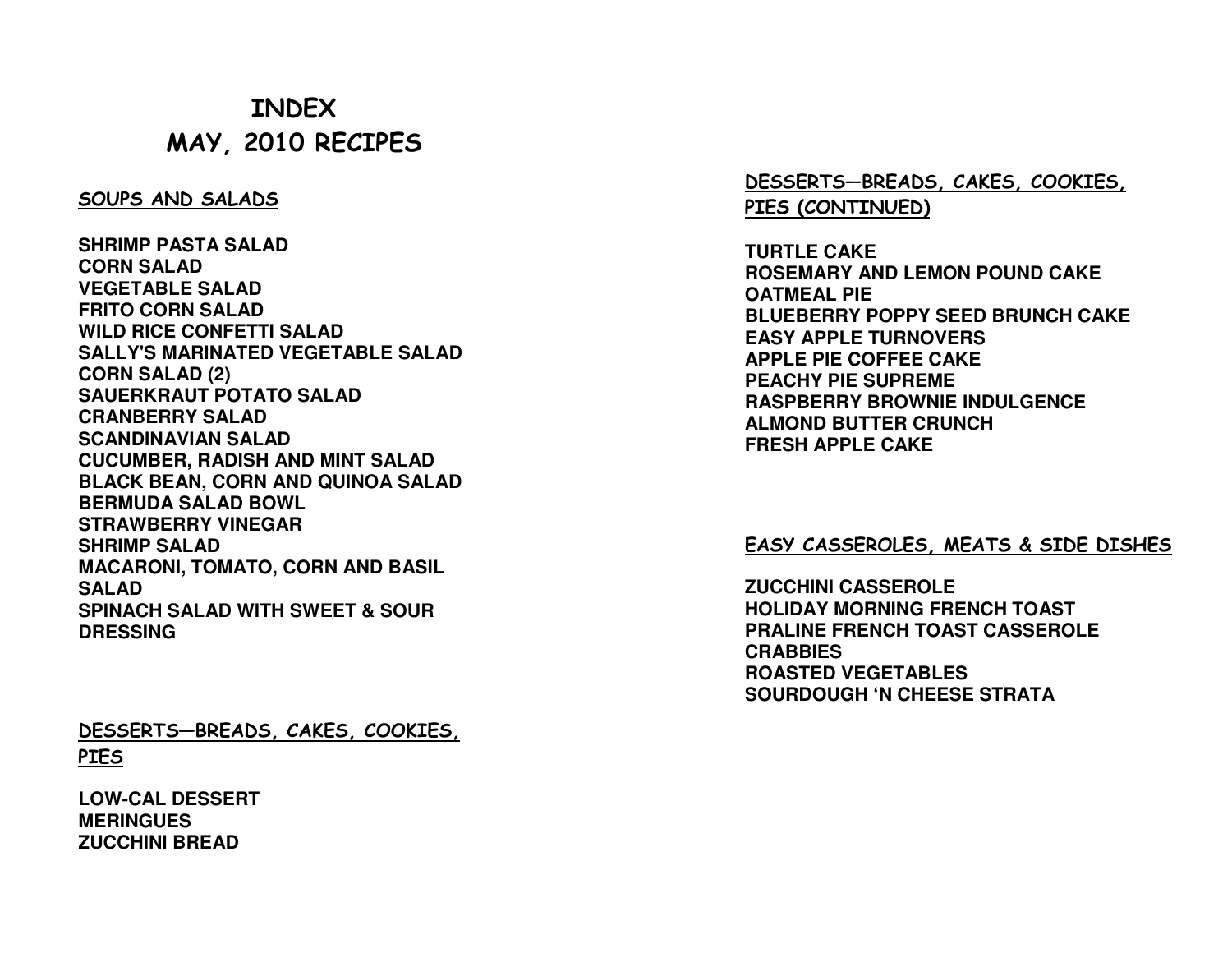## SOUPS AND SALADS

#### **SHRIMP PASTA SALAD**

Mona Levingston

1 lb. small pasta – cooked drained Cherry tomatoes Shredded carrots Chopped celery Red onions, chopped Small can sliced black olives 1 lb. small shrimp, cooked, chilled  $\frac{1}{2}$  -  $\frac{3}{4}$  cup dressing—Vinegar & oil or Caesar

#### **CORN SALAD**

Margaret Collins

8 small ears of corn, boiled and cooled 2 large tomatoes, cubed 1 small red onion, diced ½ cup chopped cilantro Salt & pepper to taste Juice of one lime Juiceof one lemon

Cut kernels off cobs. Combine with remaining ingredients. Chill.

#### **VEGETABLE SALAD**

1 can sliced green or yellow beans, drained 1 can drained peas ½ cup green pepper, chopped ¾ cup celery, chopped 3 small onions, chopped 1 small jar pimientos, drained, for color ½ cup olive oil 1 cup white vinegar 1 cup sugar 1 or 2 cloves garlic, chopped Salt to taste

Pour dressing over vegetables. Let set for 24 hours in refrigerator before serving.

## **FRITO CORN SALAD (1)**

Barbara Atkins

3 cans yellow corn 1 can white corn 1 jar pimientos 1 bunch green onions 1 green pepper 1 ½ cups mayonnaise 2 cups shredded cheese 1 bag chili Fritos

Drain cans and chop all veggies fine. Mix all together. Chill. Add Fritos right before serving.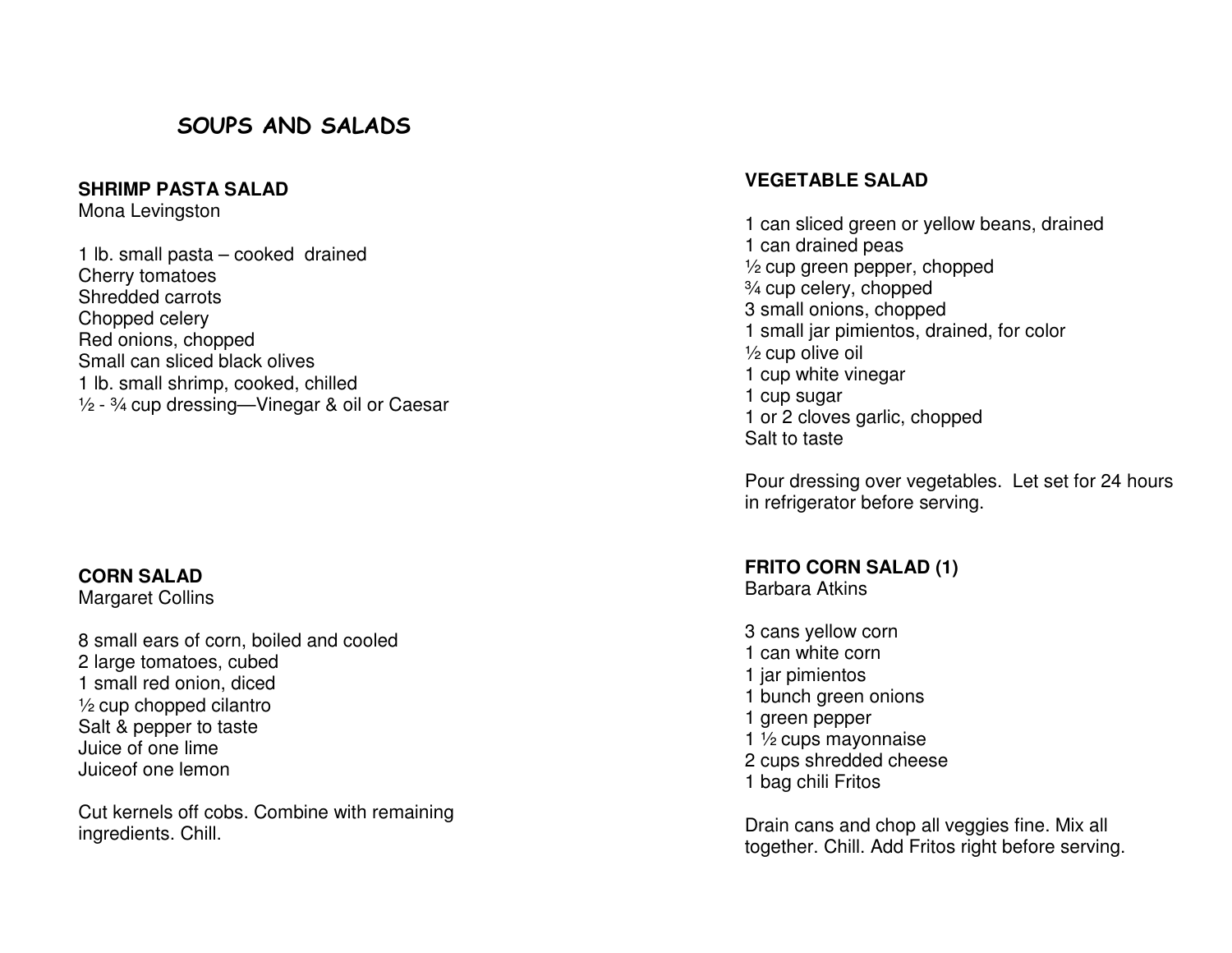### **WILD RICE CONFETTI SALAD**

Nancy Braden No mayo, no dairy, but lots of fresh, colorful flavors

Cook 1 pound of wild and brown rice mixed in lots of water until wild rice bursts. Drain off any excess water.

Mix up the dressing: 2 3/8 T toasted sesame oil ¼ cup canola oil ½ cup lemon juice 1 cup orange juice 1  $\frac{1}{2}$  tsp. chopped garlic (I use more)  $\frac{1}{2}$  tsp. crushed red pepper flakes ¼ cup Tamari or Braggs Liquid Aminos 2 T good maple syrup

Then add: 6 scallions 4 stalks sliced celery 1 cup currants 1 cup toasted chopped cashews ½ cup toasted sesame seeds 2 cups red and green peppers (but I dislike green, so mine's all red) Shredded carrots Toss it all together, chill, it takes several hours to chill. Is awesome the next day and keeps for several days.

#### **SALLY'S MARINATED VEGETABLE SALAD** Joyce Wuetig

Serves 6 to 8

14 oz. can artichoke hearts, drained, sliced in half 16 oz. can whole green beans, drained 6 oz. can whole pitted black olives, drained  $\frac{1}{2}$  to 1 lb. mushrooms, whole or sliced 1 purple onion, sliced Coarse pepper to taste.

#### **Dressing:**

 1 cup sugar 1 tsp. salt 1 cup white vinegar 3 T Italian dressing

Bring dressing ingredients to boil. COOL, then pour over vegetables. Best if made 24 hours in advance.Keep in refrigerator. I usually double the recipe.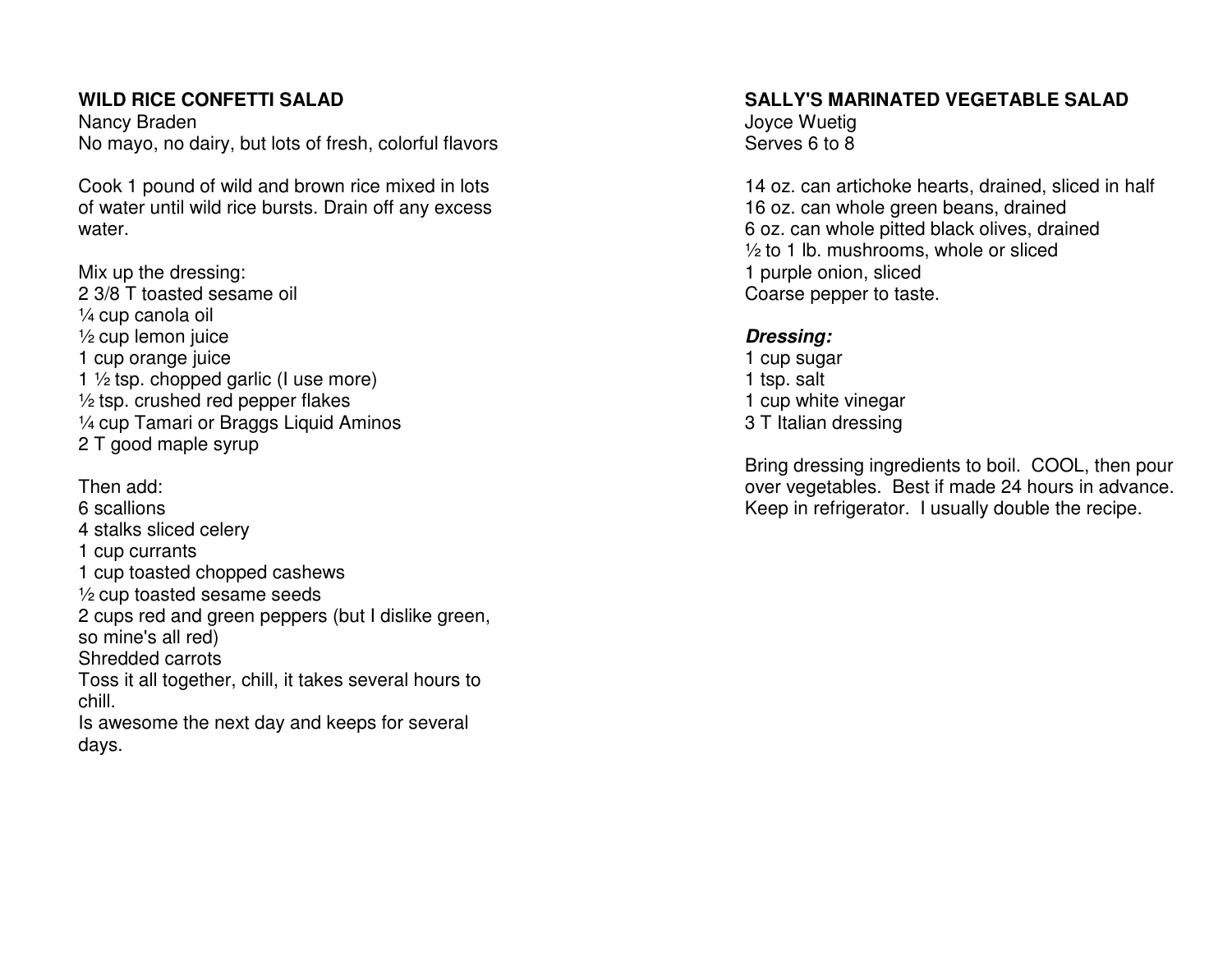#### **CORN SALAD (2) (A little different than one above)**Rachel Clark

3 cans of corn (use a good brand), drained 1/2 can black beans, drained and rinsed (optional) 1 c. chopped green pepper (a little red pepper also if you want) 1/2 c. chopped red onion (optional) 2 c. shredded mild cheddar cheese 1 c. mayonnaise (NOT Miracle Whip) 1/2 c. sour cream salt and pepper to taste 2 Tablespoons dry ranch dressing mix

1 package Frito Chili Cheese Chips, crushed

Mix all (except the chips) together, chill several hours.

 Just before serving, crush and add chips. Mix and serve.

#### **SAUERKRAUT POTATO SALAD**

 Original From March 09 Texas Co-op Power Magazine (modified by Karen Rice)

4 medium potatoes, cut into 1/2-inch slices (red potatoes, unpeeled) 1/3 cup apple cider vinegar 2 tablespoons vegetable oil 1/4 teaspoon pepper 1/3 cup sugar 1 cup diced tart apples (unpeeled) 1 pound smoked sausage, cut into 1/2-inch slices 1 can (10 ounces) sauerkraut, drained and rinsed 1/4 cup sliced green onions 1/4 cup chopped parsley Salt to taste

Boil potatoes until tender. Drain and keep warm.

Combine sugar and vinegar. Heat in microwave until sugar dissolves. Brown sausage in skillet over medium high heat about 10 minutes. Drain on paper towel if needed. Add oil to skillet and sauté onions to wilt. Add apples to skillet for a couple of minutes to heat, then add the sugar / vinegar mixture, pepper, 2 Tblsp water and sauerkraut.

Add potatoes and parsley and toss gently. Season with salt. Serves 12.

Serving size: 1 cup. Per serving: 226 calories, 6.3 g protein, 11.4 g fat, 21.2 g carbohydrates, 1.5 g fiber, 353 mg sodium, 23 mg cholesterol.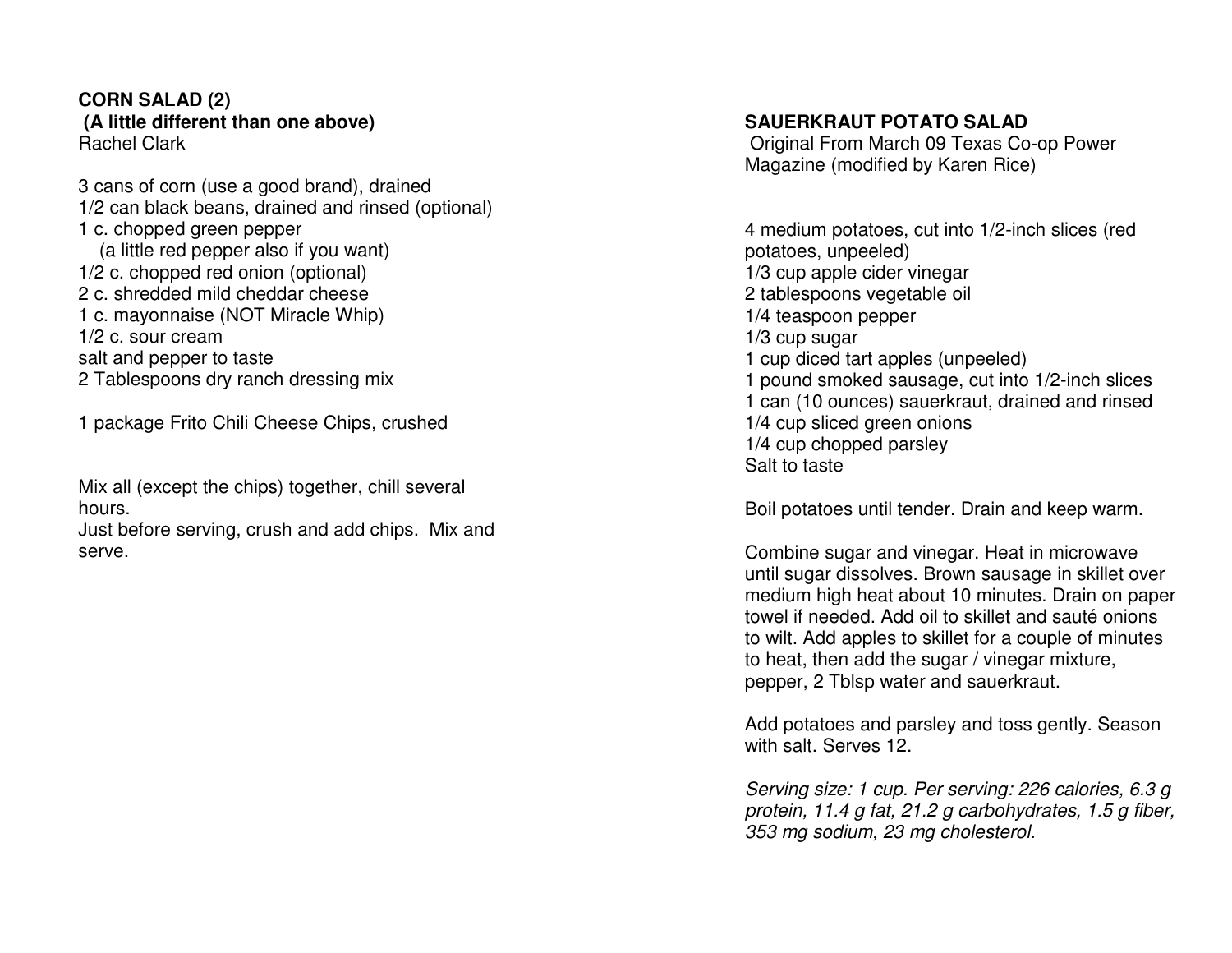#### **CRANBERRY SALAD**

Elayne Vick

1 package of fresh or frozen cranberries, picked over and washed 1 whole orange 1 whole Gala or Jazz apple (don't use a Granny Smith – not sweet enough) I large can of pineapple tidbits, including juice Half of a jar of Smucker's No-Sugar Red Raspberry preserves 1 large package of sugarless cherry or raspberry Jell-o ½ cup walnuts 1-1/2 cup of miniature marshmallows

Cut the whole orange into fourths, examining for seeds and removing core and navel. Leave peel on. Cut the apple in four pieces, removing stem, core, and seeds. Put all chunks into a food processor andprocess very briefly – don't puree. The orange should be in small pieces. Remove to a large mixingbowl.

Empty the cranberries into the processor. Process afew seconds or until all berries are broken up. Remove to mixing bowl.

If you're using a can of crushed pineapple, don't process it. Just empty into mixing bowl. If you're using tidbits or rings, empty into processor and run a few seconds. The nuts need to be chopped some if the pieces are large, so you can add to the pineapple and process a few seconds. Or you can process the nuts only for a few seconds if needed.

### **Cranberry Salad (continued)**

Stir all the fruit, then add the jam and Jell-o and stir well. Finally, stir in the marshmallows. Taste. If not sweet enough, add some Splenda to taste.

Chill. This mixture can keep 10 days in refrigerator.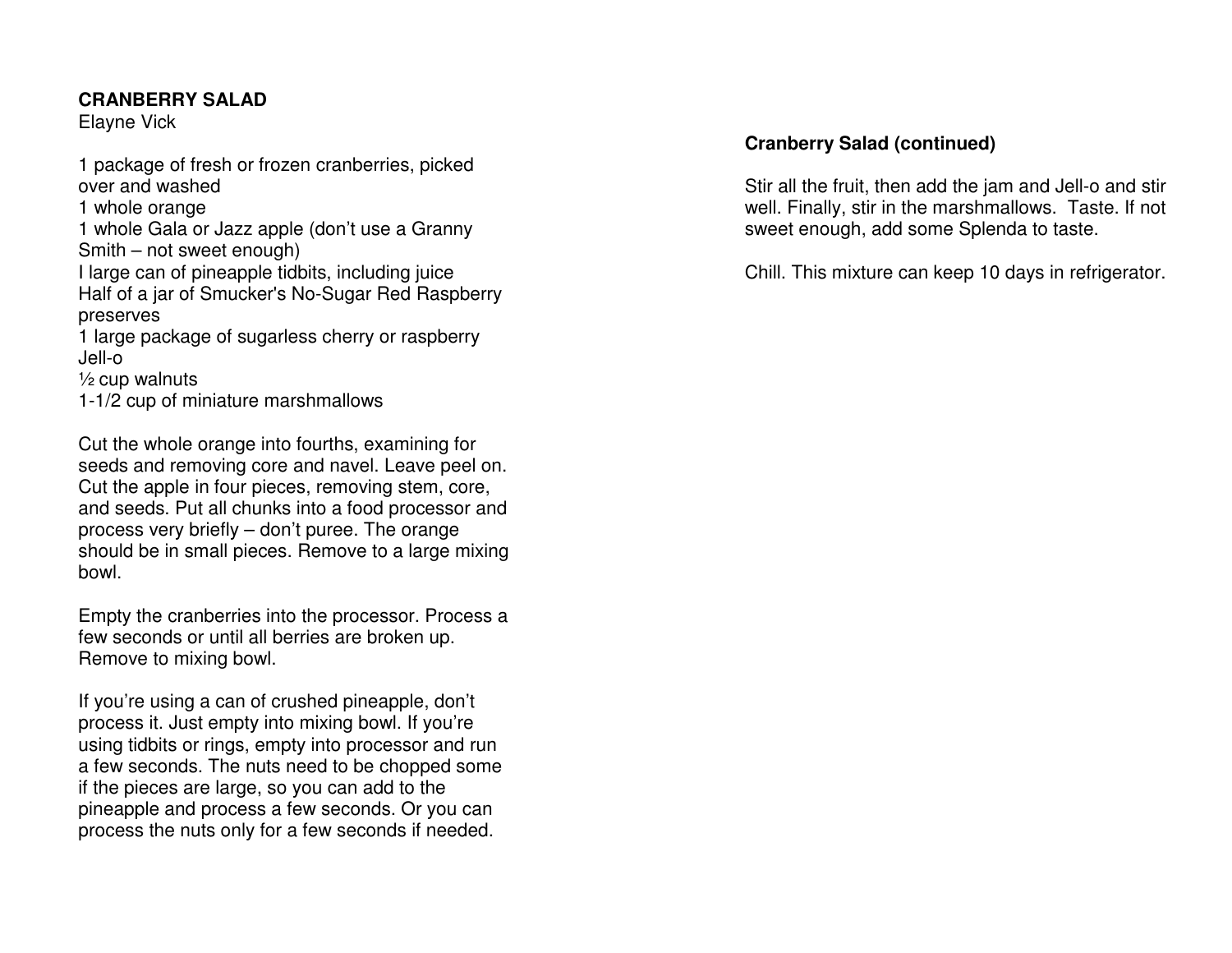#### **SCANDINAVIAN SALAD**

Paula Wilson

2 cup canned crab meat 2 diced hard boiled eggs2 diced apples 2 cup cold diced boiled potatoes1 T minced onion 1/2 cup chopped celery 1/4 cup chopped green bell pepper1 cup raisins

Mix all ingredients together. For the dressing, use 1 cup mayonnaise with 1/2 cup whipped cream, dash of pepper, salt to taste, and the juice of 1 lemon. Pour dressing over the salad and toss lightly. Serve very cold.

# **CUCUMBER, RADISH AND MINT SALAD**

Barbara Oldani **Prep:** 30 minutes

8 small servings

8 Kirby or 3 English cucumbers (seedless) 2 bunches radishes 2 bunches scallions ½ cup white wine, raspberry or champagne vinegar ¾ cup olive oil or sunflower seed oil Coarse sea salt and freshly ground pepper, to taste 1 cup chopped fresh mint leaves

1. Peel the cucumbers, and slice them thin. Cut the radishes in thin slices. Slice the scallions (white and light green parts) on the diagonal, and toss them in a bowl with the cucumber and radishes.

2. Combine the vinegar and oil. Taste for balance; the dressing should be tart. Toss the vegetables in the dressing.

3. Just before serving, season with salt and pepper, and sprinkle with mint leaves. Toss again. Do notseason the salad earlier, or the salt will draw moisture from the cucumbers and make it watery.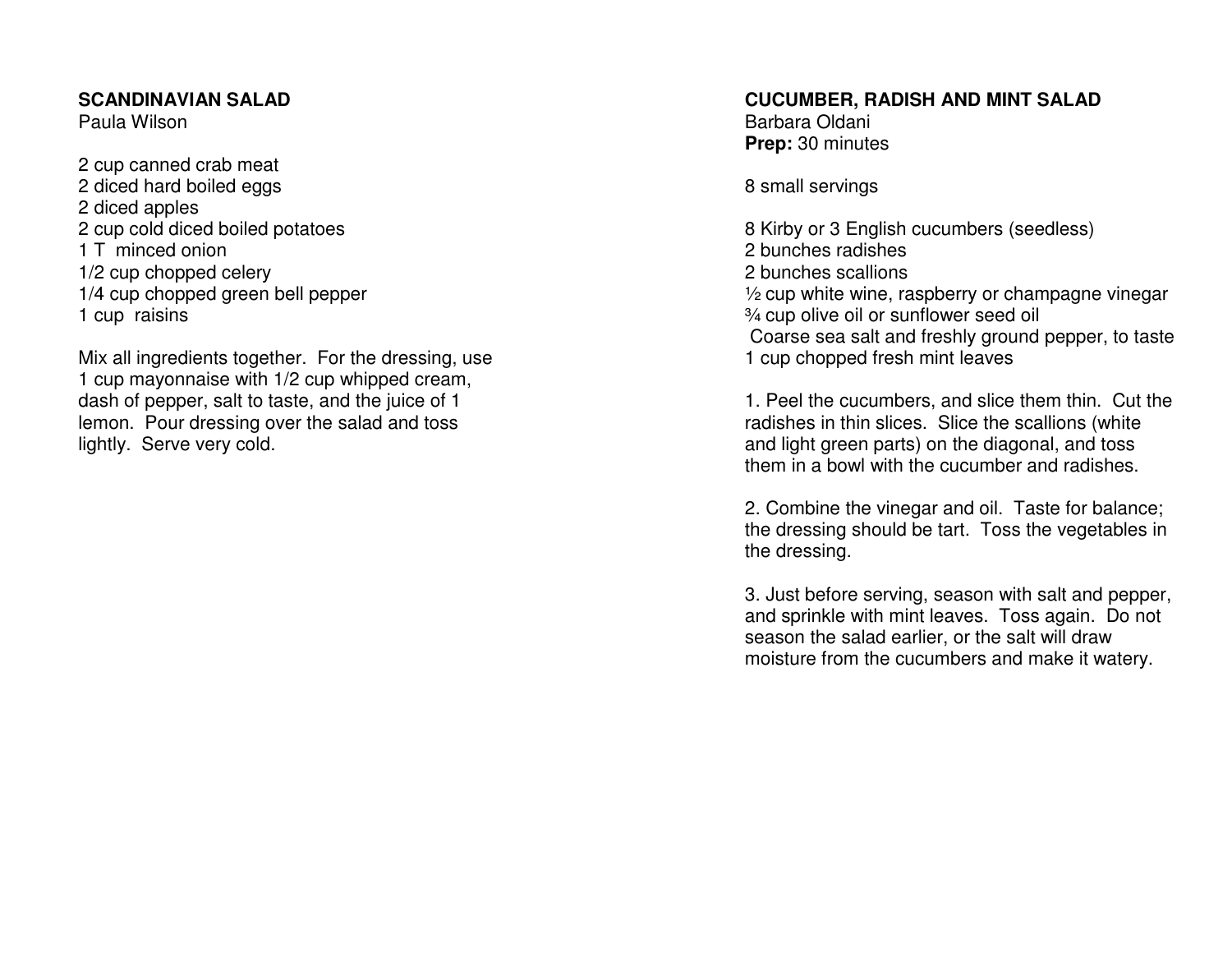#### **BLACK BEAN, CORN AND QUINOA SALAD**

Joyce Quam

 In a saucepan, bring to a boil and simmer until water is absorbed (10 to 15 min.), cool: 1 cup water or vegetable broth ½ cup quinoa, well rinsed

#### **Dressing:**

 1/4 cup olive oil 2 T lime juice 1 tsp. ground cumin ¼ tsp. cayenne or chili powder ¼ tsp. salt

Combine the following, add dressing to taste, then toss gently:

4 chopped green onions 2 T chopped cilantro 1 15 oz. can no-salt black beans, rinsed, drained 1 15 oz. can no-salt corn, rinsed, drained 1 small tomato, chopped 1 chopped red pepper 1 chopped green pepper 2 T canned diced green chiles 1 chopped fresh mango

Chill and serve.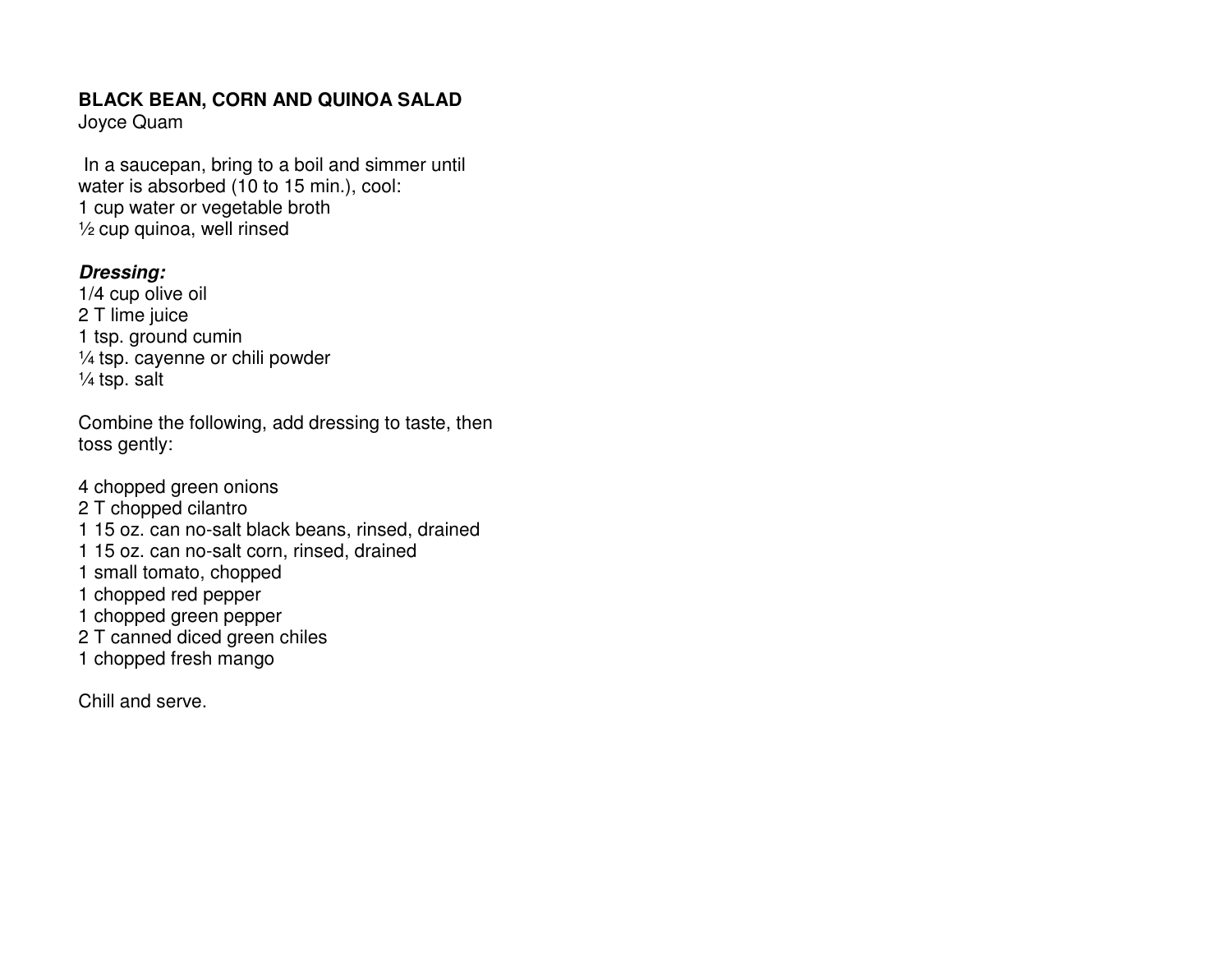#### **BERMUDA SALAD BOWL**

Nanc Baku

(Adjust proportions according to number of servings necessary.)

Small head of cauliflower – broken into bite-sized florets Small red onion, thinly sliced Cup of pimento-stuffed green olives, sliced Blue cheese crumbles Bottle of Fat Free French dressing Romaine lettuce, coarsely chopped

Marinate onion and olives in dressing in refrigerator at least one hour.

In large wooden or ceramic salad bowl, layer lettuce, dressing with onions and olives, cauliflower bits and generous handful of blue cheese crumbles. Sprinkle black pepper to taste and toss.

#### **STRAWBERRY VINEGAR**

Barbara Atkins (Great recipe! I tried it and it tastes awesome. Great over salad greens. A fun one to make when strawberries are at a great price!)

1 lb. strawberries, washed, dried, hulled and sliced 3 cups apple cider vinegar 1/4 cup granulated sugar

Place the strawberries in a large heatproof bowl. Place the vinegar and sugar in a non-reactive (not aluminum) pot, bring to a boil, and then immediately pour over the strawberries. When cooled to room temperature, cover and allow the strawberries to steep at room temperature for 2 days.

 After 2 days, place a sieve over a bowl and line it with cheesecloth. Strain the strawberry-vinegar mixture through the sieve. Transfer to a sterilized bottle with a tight-fitting lid. Label, date and store the vinegar in a dark, cool place for up to 6 months.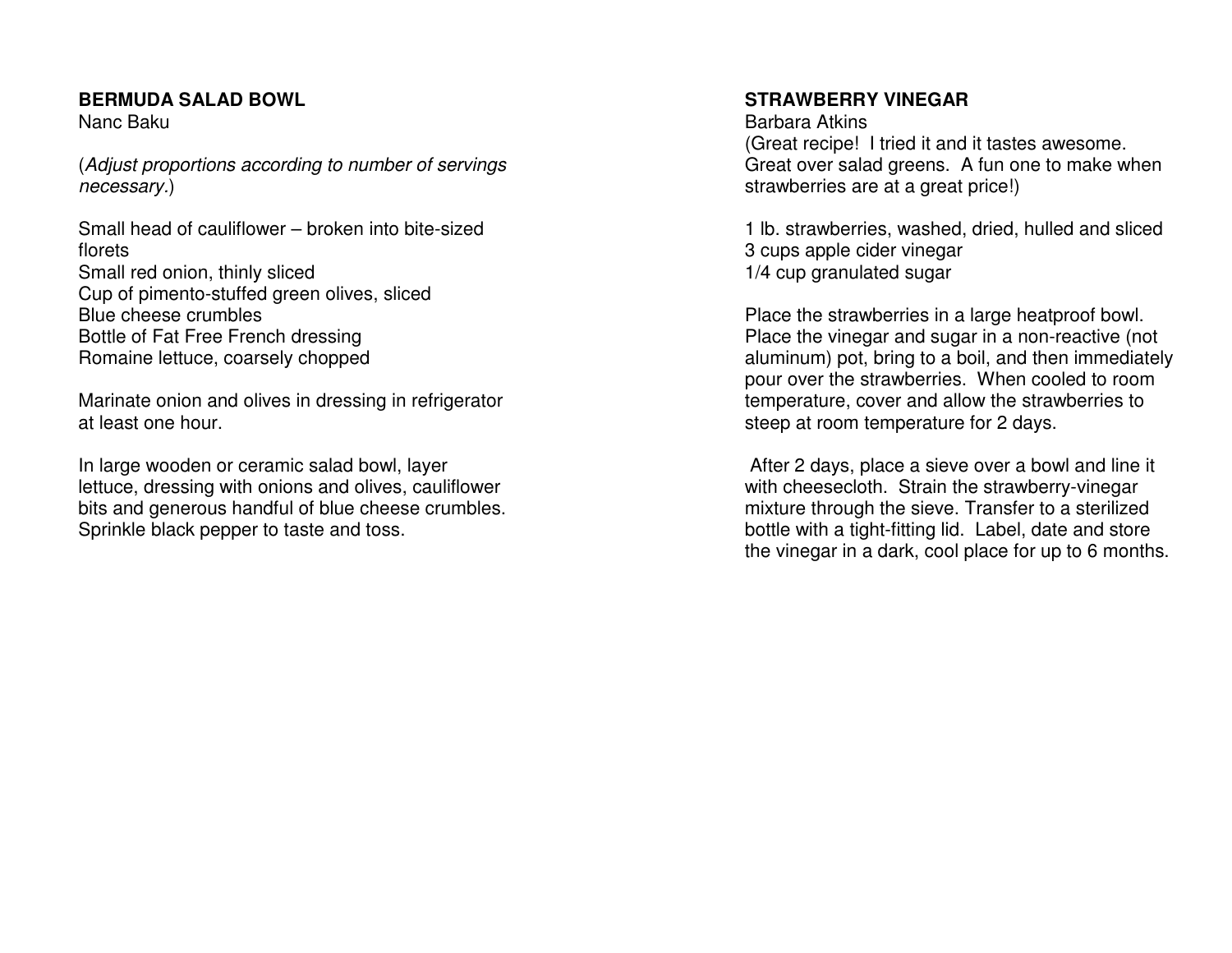#### **SHRIMP SALAD**

Harriet Perrello Serves: 8 servings

3 T plus 1 tsp. kosher salt 1 lemon cut into quarters 2 pounds shrimp in the shell 1 cup mayonnaise ½ tsp. Dijon mustard 1 T white wine ½ tsp. freshly ground black pepper 3 T minced fresh dill ½ cup minced red onion 1½ cups minced celery

Bring 5 quarts of water, 3 tablespoons salt, and the lemon to a boil in a large saucepan. Add half the shrimp and reduce the heat to medium. Cook the shrimp uncovered for only 3 minutes or until the shrimp are barely cooked through. Remove with a slotted spoon to a bowl of cold water. Bring the water back to a boil and repeat with the remaining shrimp. Let cool; then peel, and devein the shrimp.

In a separate bowl, whisk together the mayonnaise, mustard, wine, ½ teaspoon salt, pepper, and dill. Combine with the peeled shrimp. Add the red onion and celery and check the seasonings. Serve or cover and refrigerate for a few hours.

#### **MACARONI, TOMATO, CORN AND BASIL SALAD** Lindle O'Neil

Ripe tomatoes, basil and fresh corn enhance a terrific side dish

### **For the Dressing:**

1 cup (packed) fresh basil leaves 1/3 cup plain nonfat yogurt 3 T low-fat mayonnaise 1 ½ T fresh lime juice 2 garlic cloves, peeled

### **For the Salad:**

¾ cup uncooked elbow macaroni (about 3 ½ ounces) 4 medium tomatoes, cut into thin wedges 5 green onions, thinly sliced 1 cup thinly sliced halved English cucumber 1 cup fresh corn kernels or frozen thawed

- Cook macaroni in medium saucepan of boiling salted water until just tender but still firm to the bite. Rinse under cold water. Drain well. Transfer macaroni to large bowl.
- Add Tomatoes, green onions, cucumber and corn.
- Blend basil, yogurt, mayonnaise, lime juice and garlic in processor until basil is finely chopped.
- Add basil dressing to macaroni mixture and toss to blend.
- Season salad with salt and pepper
- Cover and refrigerate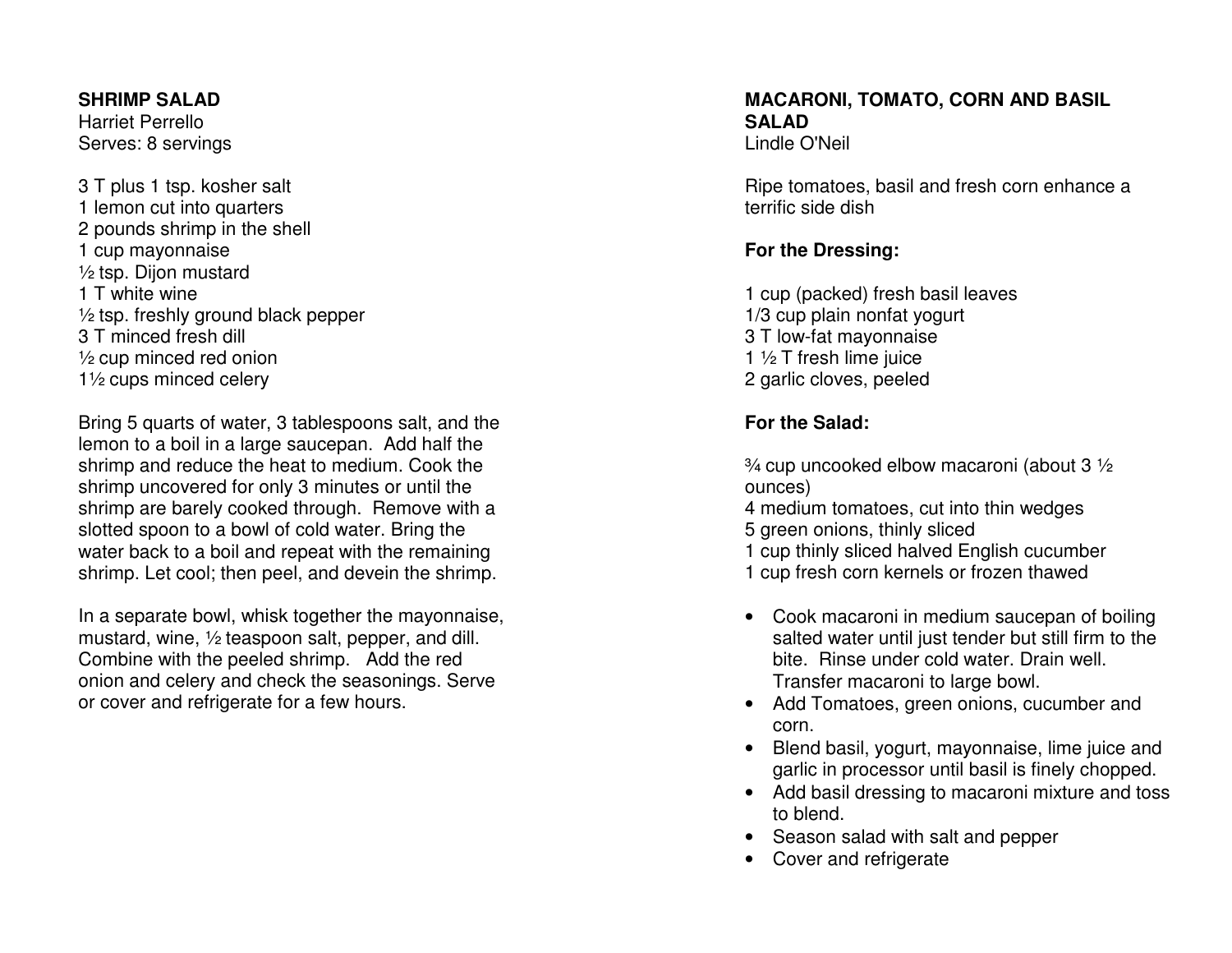### **SPINACH SALAD WITH SWEET & SOUR DRESSING**

Karen Rice

#### **Layer in a clear glass bowl:**

**Spinach**  Sliced mushrooms Cherry tomatoes or sliced Roma tomatoes Sliced red pepper Clementine orange segments or canned mandarin oranges Toasted walnut pieces – to toast, place on aluminum foil, toast in toaster oven – watch very closely as they go from slightly toasted to burned very quickly! Red onion slices - optional

Use above ingredients in amounts to suit your tastes and number of servings desired.

Toss with Sweet & Sour Dressing just before serving. Alternative – use bottled Catalina, French, or Raspberry Vinaigrette

#### **Sweet & Sour Dressing**

¼ cup sugar ¼ cup vinegar  $\frac{1}{2}$  cup oil ½ tsp paprika ½ tsp dry mustard ½ tsp celery seed ¼ tsp salt

Mix dressing and let stand at least 30 minutes to ensure that the sugar dissolves.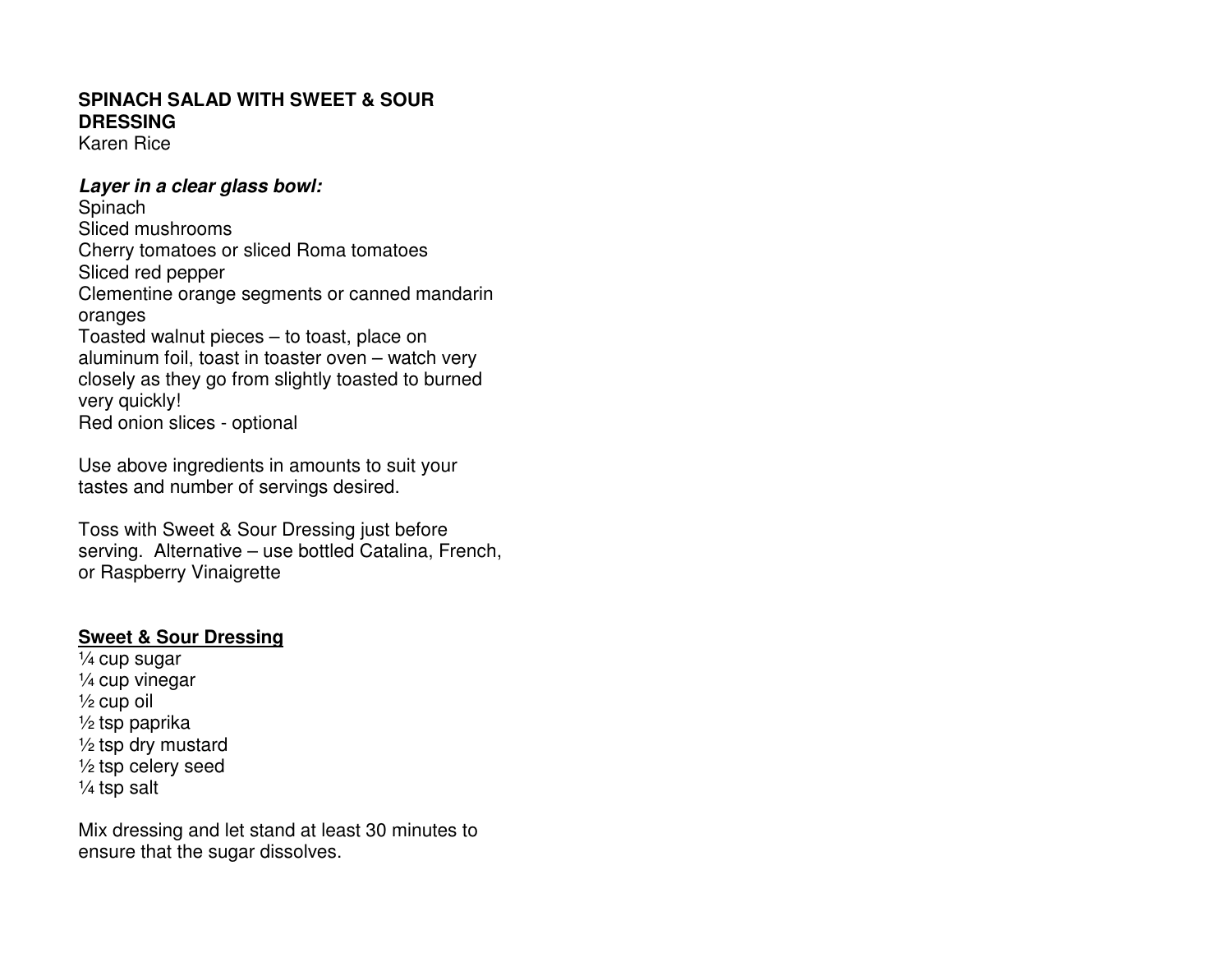## DESSERTS—BREADS, CAKES, COOKIES, PIES

#### **LOW-CAL DESSERT**

1 Angel Food Cake 2 low-cal strawberry yogurts 2 pkgs. Dream Whip, made according to package directions Fresh strawberries – 1 qt. or more, sliced 4 – 6 kiwi fruit, peeled and sliced

- Tear angel food cake into bite-sized pieces.
- Put half of cake pieces in bottom of a glass bowl.
- Spread 1 yogurt over cake pieces.
- Next, spread 1/3 of the Dream Whip over the yogurt.
- Add 1 layer of strawberries and 1 layer of kiwi fruit.
- Repeat layer and top with Dream Whip.
- Garnish with fruit.

This dessert should be made 8 hours or more before serving.

169 calories for  $1/24^{\text{th}}$  serving.

#### **MERINGUES** Beverly Ray

2 egg whites Pinch of salt 2/3 cup sugar 4 drops vanilla 1 cup pecans, chopped 1 cup chocolate chips Aluminum foil (for pan) I use 11" x 17" pan Heat oven to 350°

Beat egg whites and salt until stiff. Gradually add sugar and vanilla. Fold in pecans and chocolate chips. Drop by teaspoonfuls onto foil.

### **TURN OFF OVEN!**

Put meringues in oven and leave overnight.

NOTE: May add other ingredients you like, i.e., raisins, dates, etc.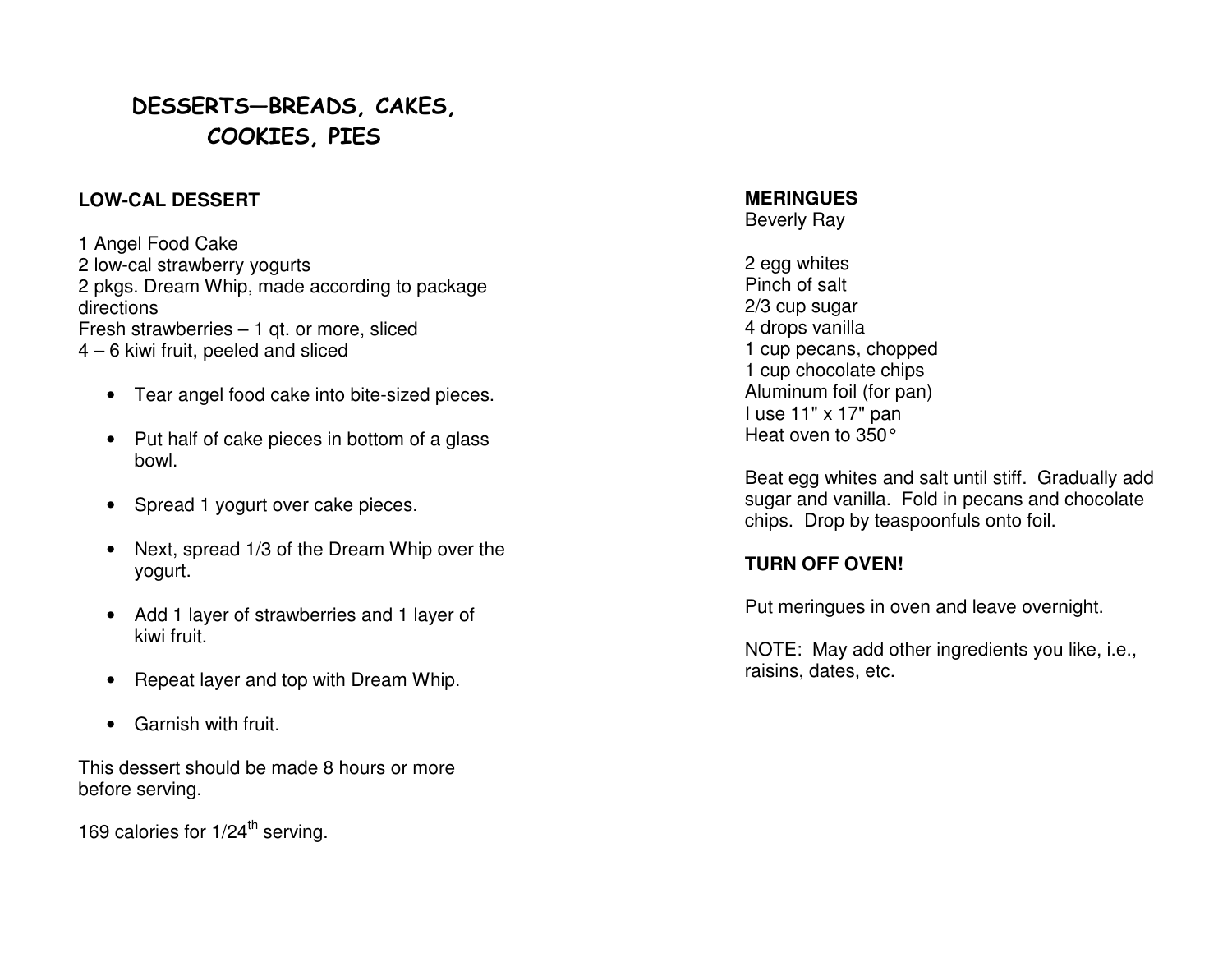#### **ZUCCHINI BREAD**

3 cups flour 1  $\frac{1}{4}$  tsp. baking powder 1 tsp. salt 3 eggs, beaten 1 cup vegetable oil ¾ cup chopped walnuts 3 tsp. cinnamon 1 tsp. soda 2 cups sugar 2 cups grated zucchini 2 tsp. vanilla

 Mix thoroughly. Pour bread mix into two greased loaf pans. Bake at 350° for 1 hour.

## **TURTLE CAKE**

Sharon Fisher

1 box chocolate cake mix\* 14 oz. Kraft caramels 1 can Eagle Brand milk 1 stick butter or margarine 6 oz. semi-sweet chocolate bits 1 cup pecan pieces

Mix cake mix according to directions on box.

Pour half of cake mix in long pan.

Bake at 350° for 15 minutes. Cool.

Melt the caramels with the Eagle Brand milk and butter over low heat. Pour over cooled cake.

Spread 6 oz. package chocolate pieces over caramel layer, then 1 cup of pecan pieces.

Pour remaining cake mix on top and bake 20 minutes at 350°.

When cooled, sprinkle with confectioners' sugar.

\* I use Betty Crocker German chocolate cake mix.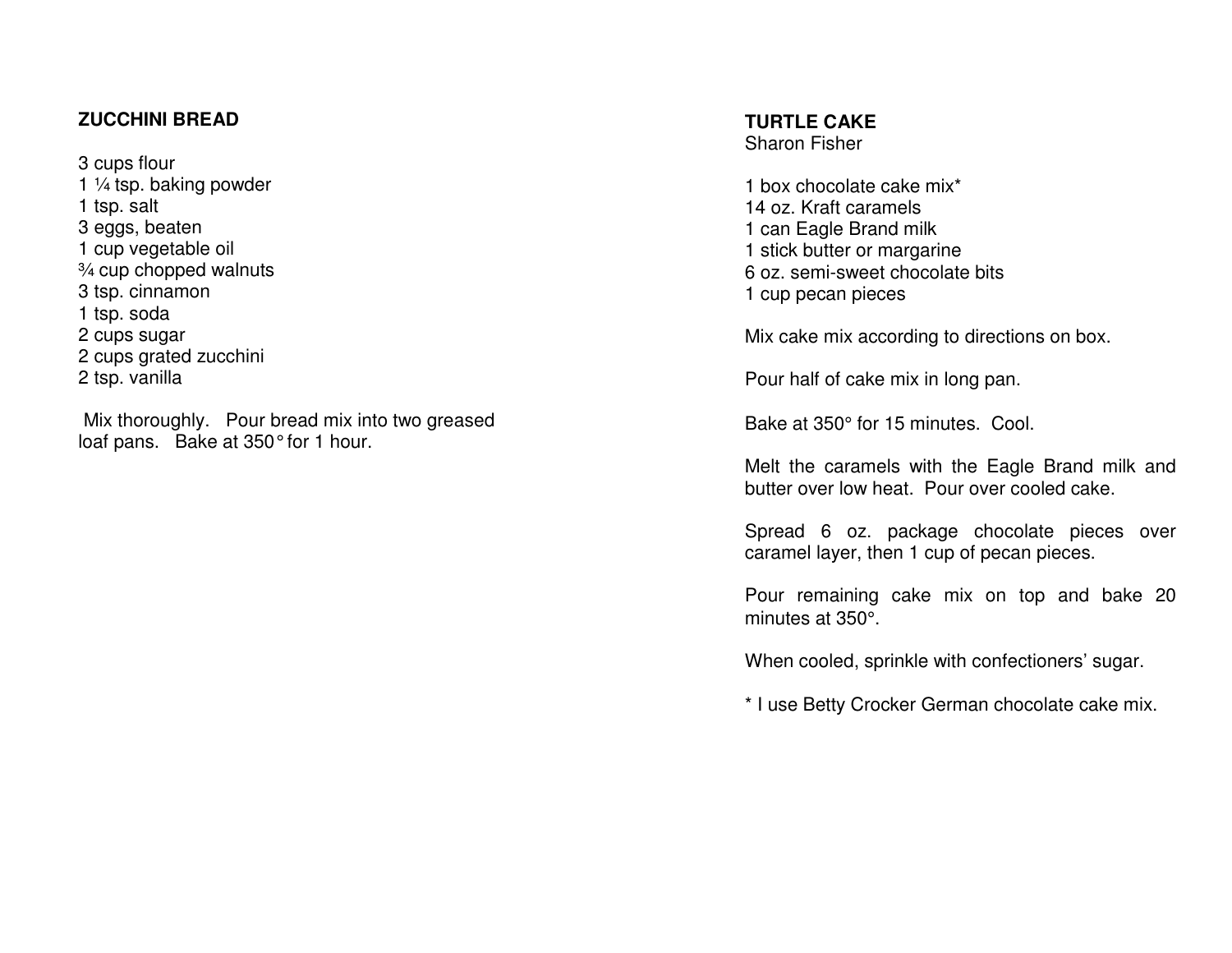#### **ROSEMARY AND LEMON POUND CAKE**

Lindle O'Neil

- 2-½ cups sugar 1 ½ cups butter, softened 6 eggs 3 cups flour ¾ tsp. salt ½ tsp. baking powder 1-cup sour cream ¼ cup finely-snipped fresh lemon balm 4 teaspoons finely snipped fresh rosemary
	- Lemon glaze
	- Vanilla ice cream
	- Fresh blueberries
	- Rosemary and lemon balm sprigs

In large mixer bowl, beat sugar and butter until light and fluffy. Add eggs, one at a time, beating after each addition until well blended. Stir together flour, salt and baking powder; add alternately with sour cream, beating on low speed after each addition until just blended. Fold in lemon balm and rosemary. Pour into 2 greased and floured 9  $\frac{1}{4}$  x 5  $\frac{1}{4}$  inch loaf pans. Bake in a preheated 325 °F. oven until a wooden pick inserted in center comes out clean (70-75 minutes). Pour half of glaze over loaves. Cool 10 minutes in pans; remove from pans to wire racks to cool. Drizzle with remaining glaze.

To Serve: Slice each loaf into 9 slices; cut slices in half diagonally. Overlap 2 halves on each dessert plate. Accompany with a small scoop of ice cream and top with a spoonful of blueberries. Garnish with rosemary and lemon balm sprigs.

#### **Lemon Glaze:**

 In small bowl combine 1 cup powdered sugar and 2 tablespoons lemon juice until well blended.

### **OATMEAL PIE**

Gloria Land

2 eggs, beaten 2/3 cup margarine, melted 2/3 cup sugar 2/3 cup corn syrup 2/3 cup oatmeal 1/4 tsp. salt 1 tsp. vanilla 1 unbaked 8 inch pie shell

Mix all ingredients and pour in pie shell.

Bake at 350° for one hour.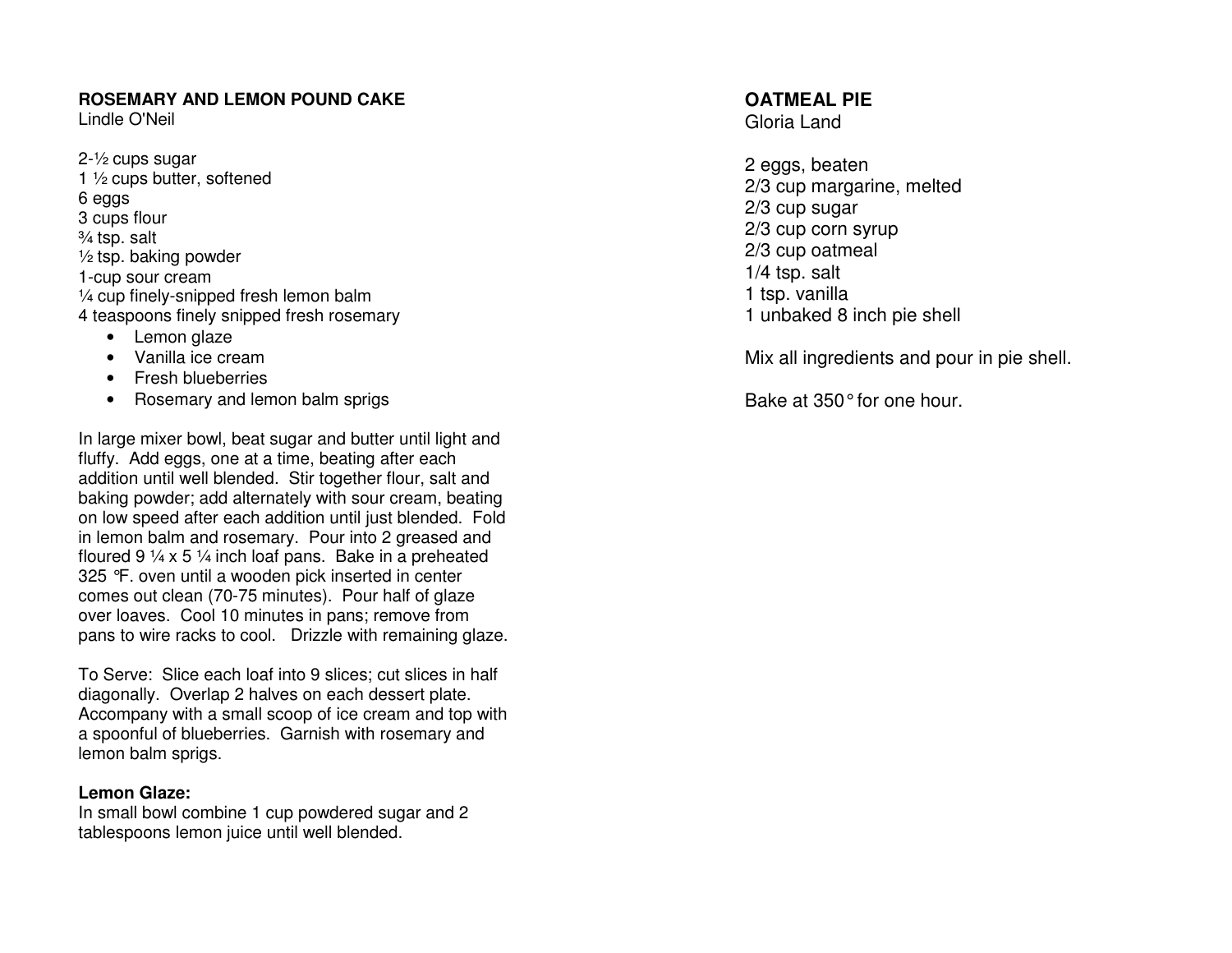### **BLUEBERRY POPPY SEED BRUNCH CAKE**

Linda Hurley

### **Cake:**

 2/3 cup sugar 1/2 cup butter, softened 2 tsp. grated lemon peel 1 egg 1 1/2 cups all-purpose flour 2 T poppy seed 1/2 tsp. baking soda 1/4 tsp. salt 3/4 cup sour cream (light ok)

### **Filling:**

 2 cups fresh or frozen blueberries, thawed and drained on paper towel 1/3 cup sugar 2 tsp. flour 1/4 tsp. nutmeg

### **Glaze:**

 1/3 cup powdered sugar 1-2 tsp. milk

Heat oven to 350°.

Grease and flour bottom and sides of a 9- or 10 inch springform pan (I line pan with waxed paper). In large bowl, beat 2/3 cup sugar and butter until light and fluffy. Add lemon peel and egg; beat 2 minutes at medium speed.

In medium bowl, combine 1 1/2 cups flour, poppy seed, baking soda, and salt; add to butter mixture

### **Blueberry Poppy Seed Brunch Cake (continued)**

alternately with sour cream. Spread batter over bottom and 1 inch up sides of prepared pan, making sure batter on sides is 1/4 inch thick.

In medium bowl, combine all filling ingredients; spoon over batter.

Bake at 350°for 40-50 minutes, or until crust is golden brown. Cool slightly.

Remove sides of pan.

In small bowl, combine powdered sugar and enough milk until glaze is of desired drizzling consistency; blend until smooth. Drizzle over top of warm cake. Serve warm or cool.

 Nutritional information per serving (based on 8 servings): 390 calories, 17 grams fat, 270 milligrams sodium.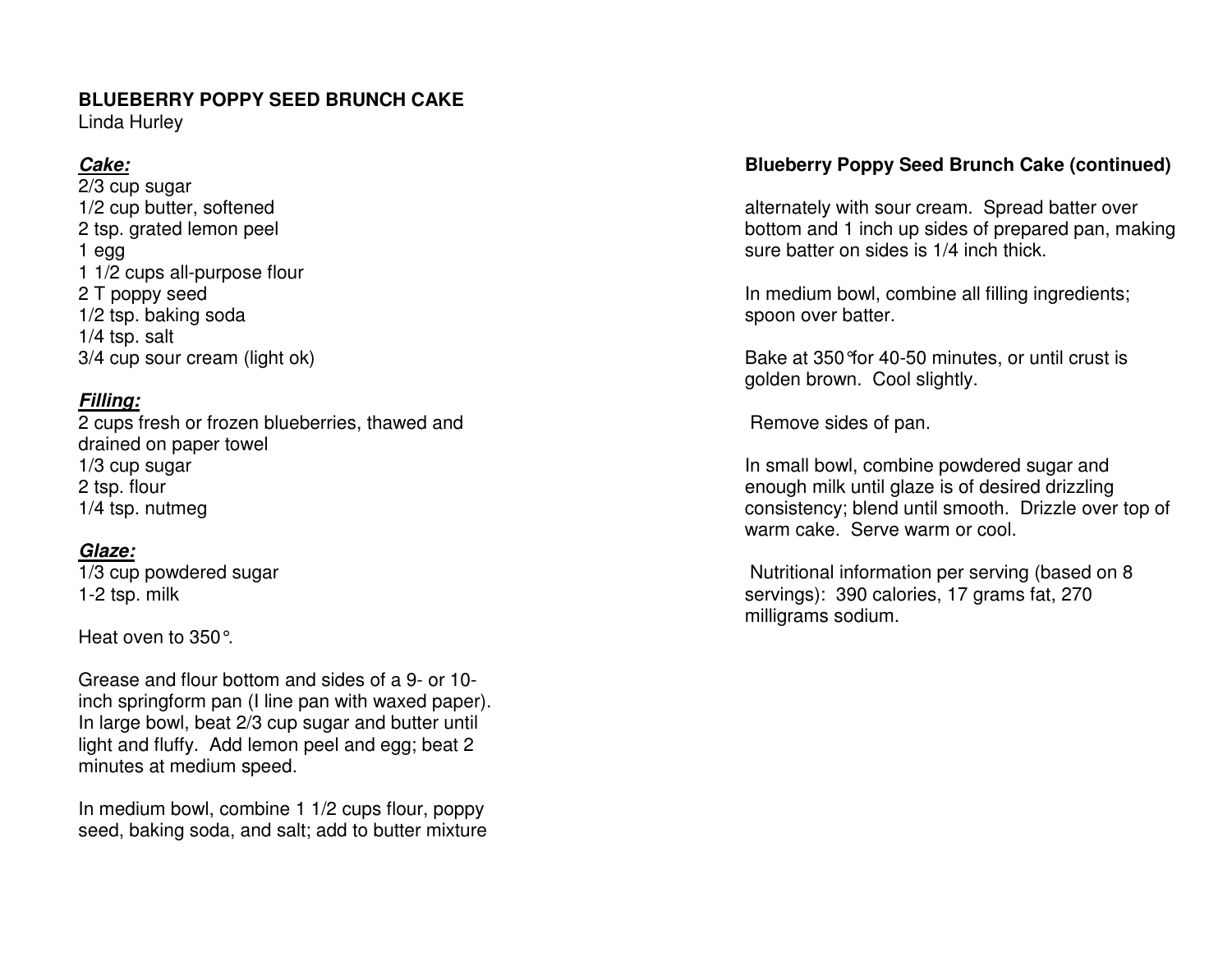### **EASY APPLE TURNOVERS**

Joan Kowalski

2 packages crescent rolls (8 each) 2 Granny Smith apples - peeled and cut into eight slices - an apple slicer works great! 1 stick melted butter 1 cup sugar 1 tsp. cinnamon 1 can gingerale

- Cut each peeled apple into eight slices. (16 total).
- Wrap each piece of apple in a triangular crescent roll piece and pinch ends shut.
- Place into 9x13 pan I sprayed mine first with Pam.
- Mix melted butter, sugar and cinnamon. Put a spoonful on each roll bundle.
- Pour gingerale in between rolls.
- Bake  $35 45$  minutes at  $350^\circ$ .

Great served for breakfast or as a dinner dessert with ice cream or whipped topping.

You can wrap the apples in the rolls the night before and follow the other steps in the morning. I used Gala apples. I think that any kind would be fine.

### **APPLE PIE COFFEE CAKE**

Angela Ozymy

1 package spice cake mix 1 can apple pie filling (\*see my personal note below) 3 eggs 3/4 cup fat free sour cream 1/4 cup water 2 T oil 1 tsp. almond extract 2 T brown sugar 1 1/2 tsp. ground cinnamon

#### **Glaze**

 2/4 cup powdered sugar 2 tsp. milk

Set aside 1 T. cake mix. Set aside 1 1/2 cups pie filling. Combine eggs, sour cream, water, oil, extract, remaining pie filling and cake mix. Beat on medium speed for 2 minutes. Pour 1/2 into greased tube or bundt pan.

Combine brown sugar, cinnamon and cake mix; sprinkle over batter. spoon reserved \*pie filling over batter to within 3/4 inch of pan edge. Top with remaining batter. Bake at 350° for 40-45 minutes. Cool 10 minutes before removing from pan. Top cooled cake with glaze.

**Options:** chocolate cake mix with cherry pie filling or yellow with apple or peach

 \*NOTE: I cut the apple pie pieces to be used in the middle of the cake batter into smaller pieces before adding.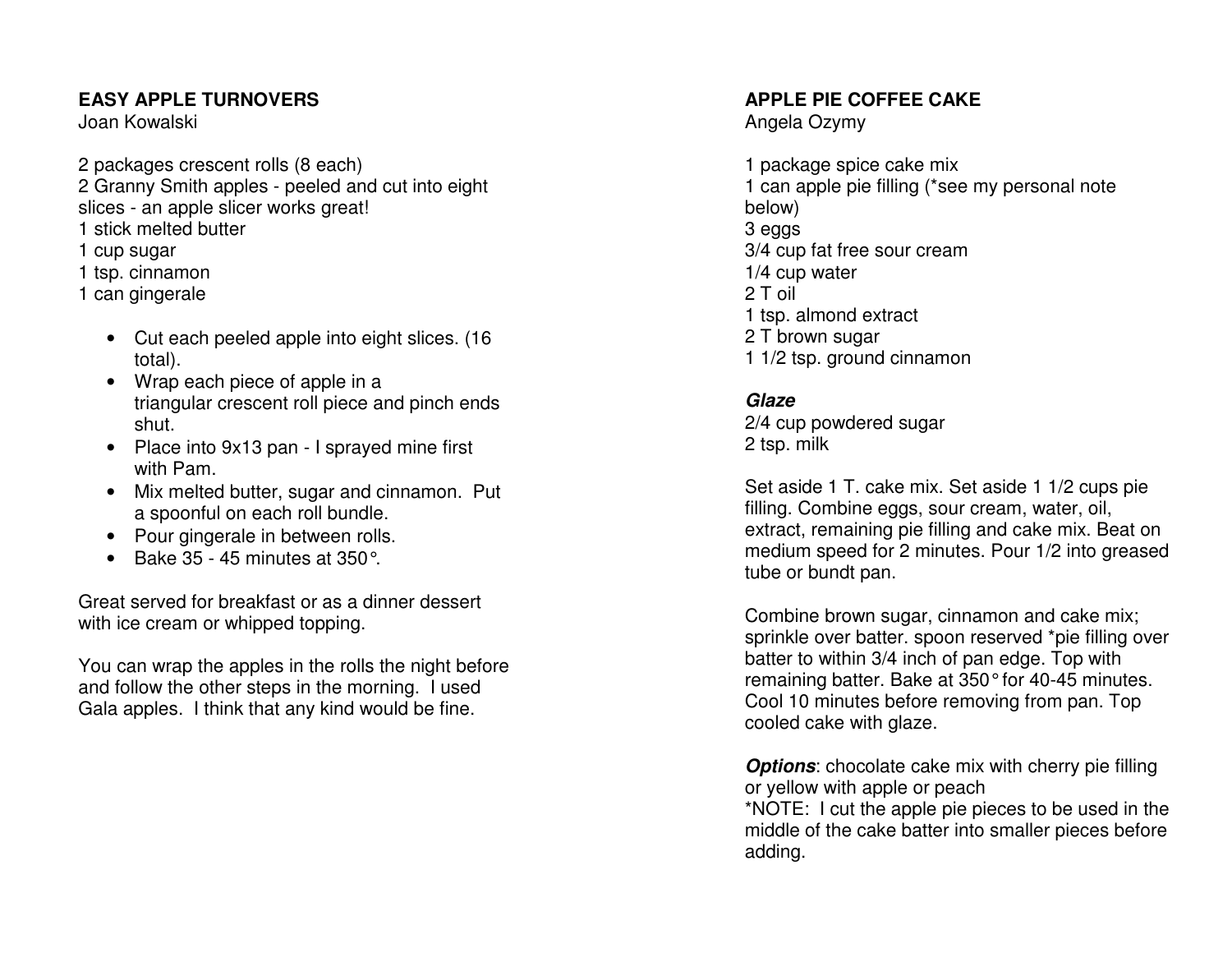#### **PEACHY PIE SUPREME**

Suzi Guckel> Serves: 8

This came from ole IBM buddy of Dick's, Diane Kubiczek from Buffalo, NY

 3/4 cup flour 1 tsp. baking powder 3-1/2 ounces package instant vanilla pudding 3 T softened butter or margarine 1 egg 1/2 cup milk 15 ounces can peaches drained. Save juice. 8 ounces cream cheese softened 1/2 cup sugar plus 3 tablespoons 3 T of the peach's juice 1 tsp. cinnamon

Combine first six (6) ingredients; beat for 2 minutes at medium speed. Pour into 9' greased pie pan and spread on bottom of pie pan, but **DO NOT SPREAD TO THE EDGE.** 

Put peaches on top of the batter in the pie pan.

Combine cream cheese, sugar, and juice in small bowl and beat for 2 minutes at medium speed. Spoon over peaches one inch from the edge of pie pan.

Combine 3 tablespoons of sugar and 1 teaspoon of cinnamon and sprinkle on top of cream cheese.

Bake 350° for 30 - 35 minutes.

#### **RASPBERRY BROWNIE INDULGENCE**

Suzi Guckel Serves: 12 From Star Telegram, December 3, 2009

Non-stick cooking spray 1 package Pillsbury Chocolate Fudge Family-Size brownie mix 1/2 cup vegetable oil 1/4 cup water 2 large eggs 3/4 cup red raspberry preserves 13.5 ounces package chocolate fudge frosting mix

Preheat oven to 350° Coat bottom of 8-inch round cake pan Make brownie mix as directed on the packing, using oil, water and eggs. Bake until done - as stated on the package. Let itcool for 10 minutes.

Remove from pan and let cool completely.

Spread preserves over the top, within 1/2 inch fromthe edge.

Put frosting into plastic zip bag (or pastry bag), cut point off and cover the top with a lattice of frosting, starting in the middle, turn 1/4 and finish. Then run frosting all around the outside edge. You could put one fresh raspberry in each formed square, but it is not necessary.

Very, very rich.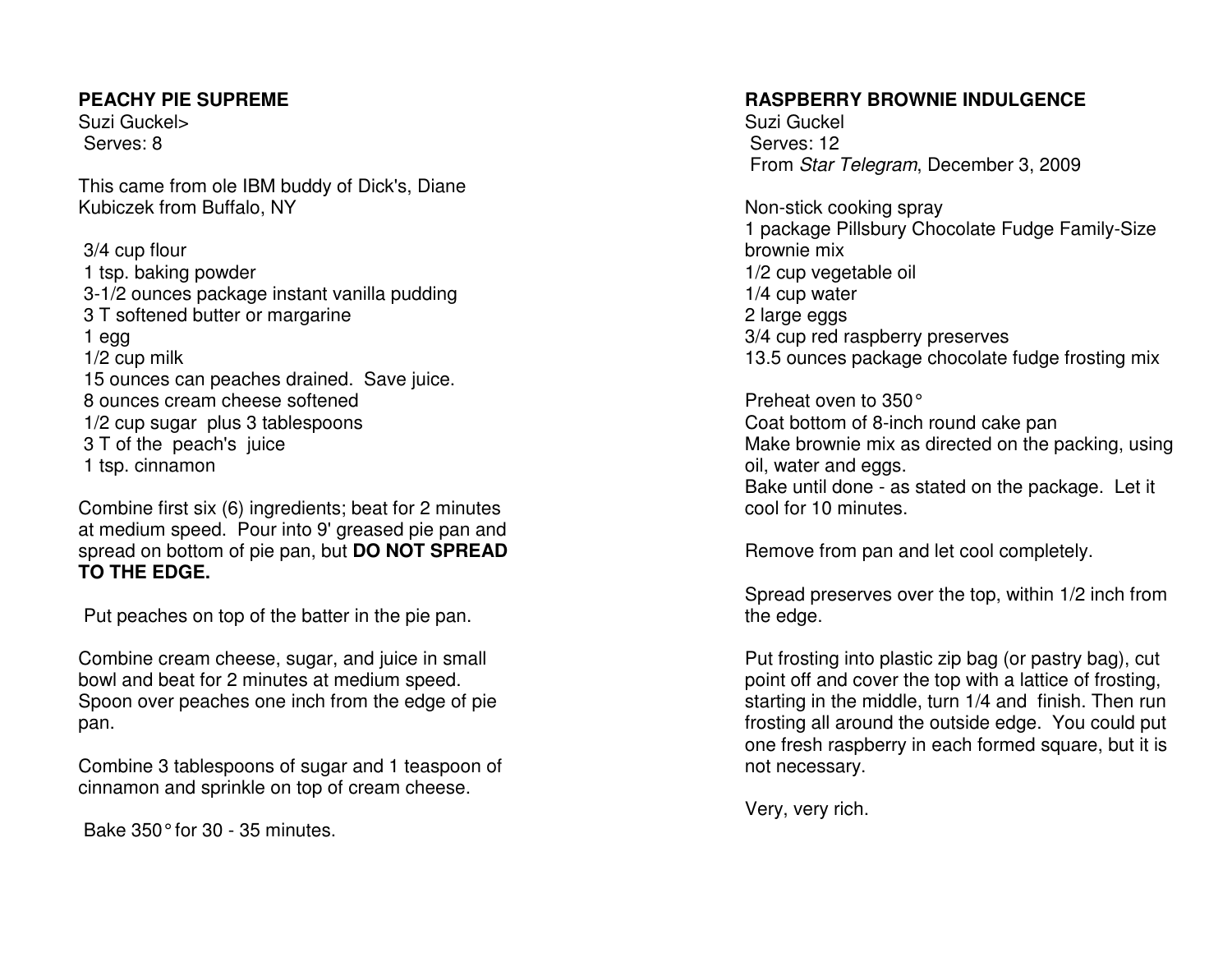#### **ALMOND BUTTER CRUNCH**

Lou MilnerMakes 1 pound

1 2 cups (12 oz) whole or slivered blanched almonds, toasted and chopped. (I use the slivered almonds, toast them about 10 min. on a cookie sheet, stirring a couple of times,then put them through food processor blade careful not to make almond butter!) 1 cup (2 sticks) butter (margarine does not work aswell - and DO NOT use unsalted.)3 T Light corn syrup3 T Water 1 or 2 large Hershey bars (7oz.) (Depends on how thick you want the chocolate on both sides)

Combine butter, sugar, corn syrup and water in a medium-sized heavy saucepan. Cook over medium heat stirring constantly to 300°F on candy thermometer. (A teaspoon dropped in cold water will separate into brittle threads). Remove from heat; stir in 1 cup of the toasted almonds. Pour into a buttered 13 x 9 x 2" pan. (I spray Pam on a cookie sheet and spread it out, as it is better not so thick.) Work quickly. And it is hard to get out of the twoinch deep pan. Another trick I learned this year-instead of spraying with Pam, parchment paper works better.

Melt chocolate in top of double boiler (I put in large Pyrex cup and melt in microwave....be careful as itcan scorch easily.... takes about 1 min....stir and then about 30 seconds more. Spread half of the chocolate over candy and sprinkle with 1/4 cup nuts; let set for about 20 min; turn candy over and

### **Almond Butter Crunch (continued)**

spread with remaining chocolate and sprinkle with remaining nuts. Let stand until set. Break into pieces.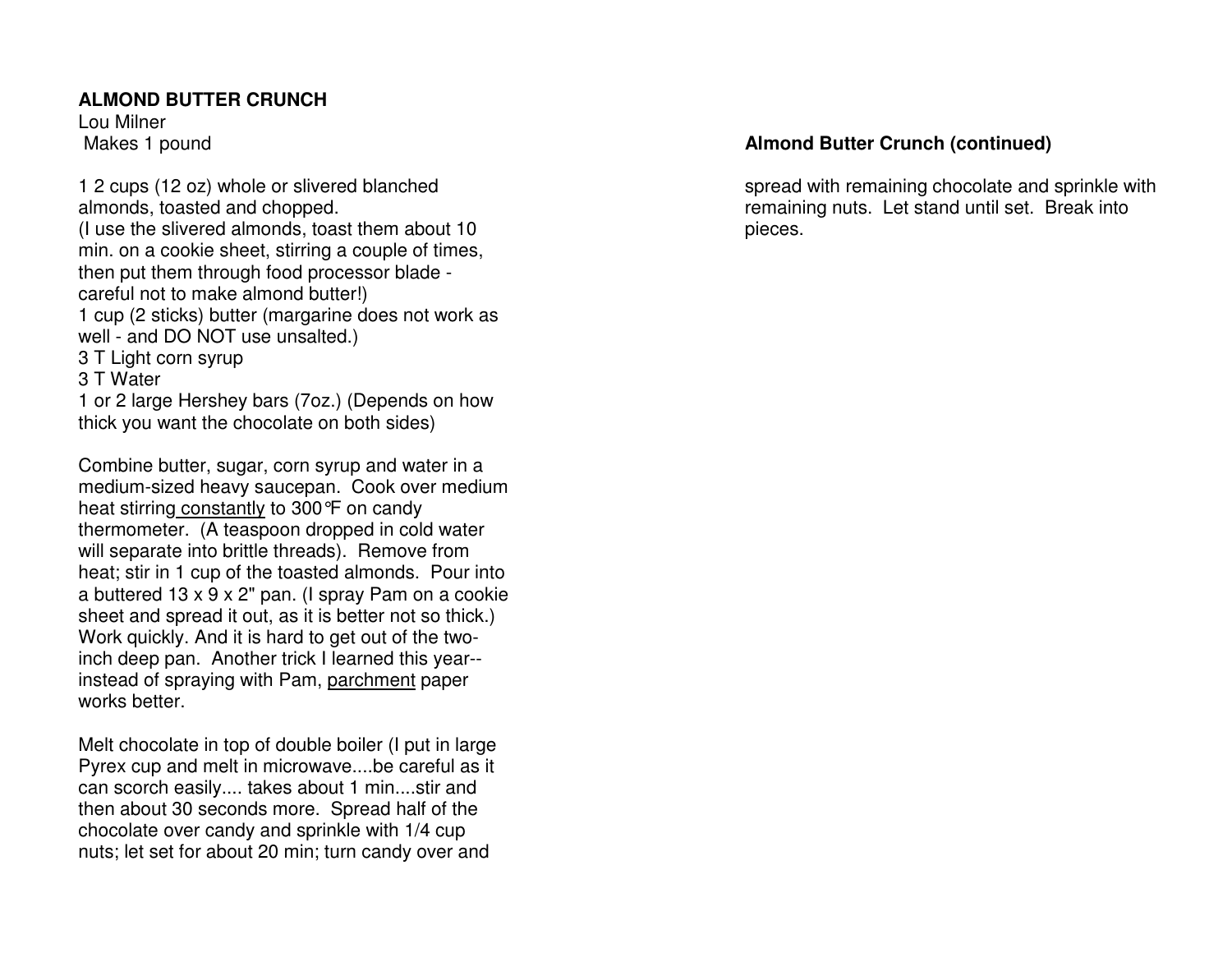#### **FRESH APPLE CAKE Lou Milner**

Mix together well - do not beat 3 cups diced apples (I don't peel)2 cups sugar3 eggs 1 tsp. vanilla3/4 cup oil1/2 cup nuts (optional)

### **Add:**

 3 cups sifted flour1 tsp. salt 1 tsp. soda Mix, pour into greased 13 x 9 x 2" pan. Bake 325° for about 1 hour.

### **ICING:**

 1 stick BUTTER (does not taste the same with margarine & different consistency)1 cup brown sugar 1/2 cup evaporated milk1 tsp. vanilla (add after icing has cooled)

Bring to boil for 2-3 min. Cool, pour over cold cake.I poke holes in the cake and pour over while cake is still hot - if you like a very moist cake..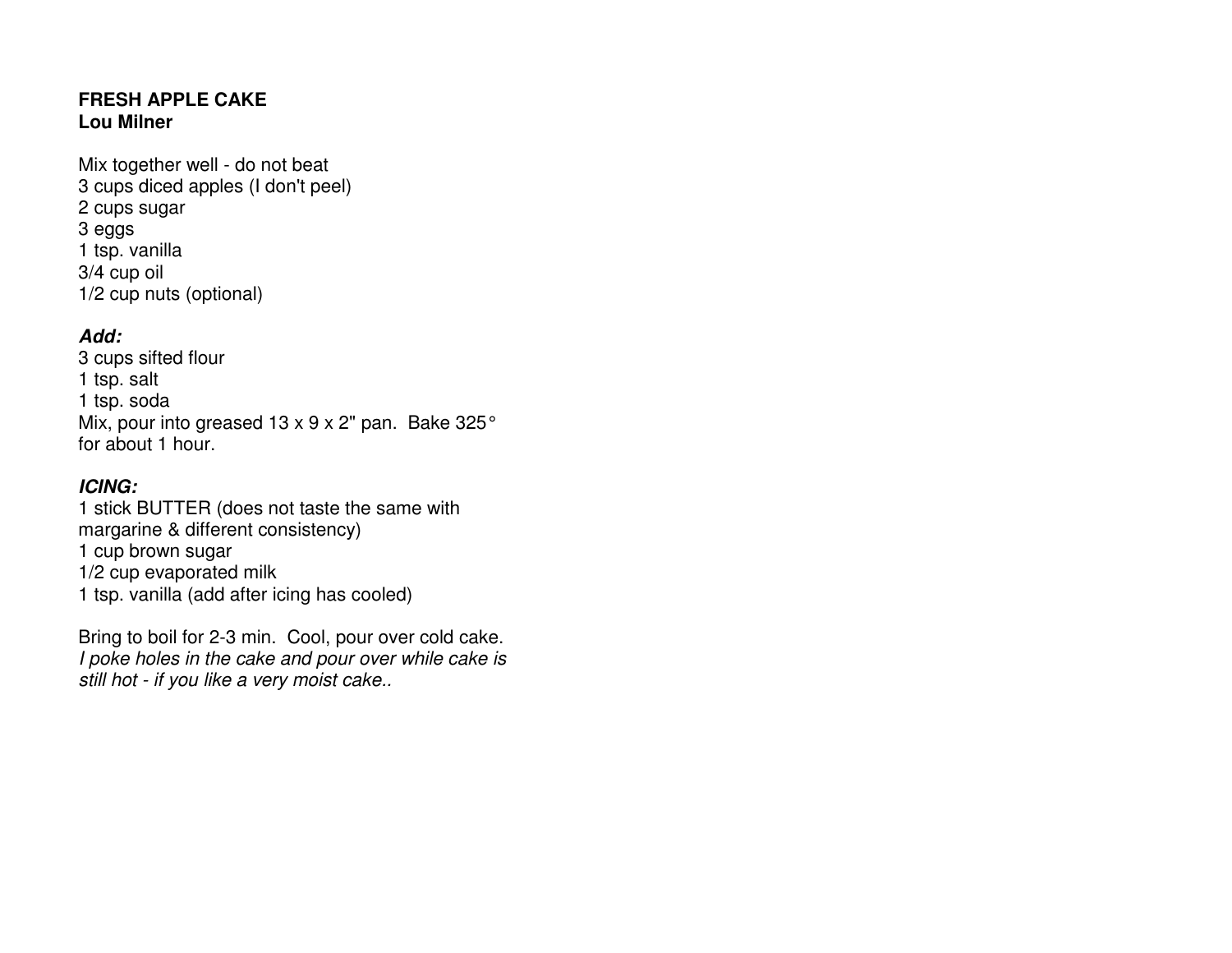# EASY CASSEROLES, MEATS & SIDE DISHES

#### **ZUCCHINI CASSEROLE**

Lou Milner

Chop 3 or 4 slices of bacon and fry crisp. Keep about 1-2 tablespoons of the fat in the skillet (I use my cast iron skillet).

### **Add:**

 1 cup of sliced or chopped onions 1 cup of sliced or chopped green bell pepper 2 +- chopped garlic cloves 3-4 cups of unpeeled zucchini squash (I have mixed the green and yellow squash sometimes). Cook until almost tender.

 Add 2 cans of diced or chopped Italian tomatoes (basil, garlic.)

Cook on top of the stove until heated through. Add some fresh basil if you have it ...but not crucial.

 **NOTE:** If the pan you have cooked this in is not oven-proof, now is the time to move the zucchini mixture to a pyrex dish. Then,

Sprinkle about 1 cup of grated sharp cheddar cheese on top, and 1/2 cup (or to taste) parmesan cheese. Bake in a 375 ° oven until bubbly and cheese is beginning to get brown and crispy. This can be a bit on the juicy side, so if you want to you can cook it a bit longer before you put it in the oven

### **Zucchini Casserole (continued)**

to cook some of the juice down. Sometimes the squash has more water in it...just have to judge.

I sometimes put in a bay leaf, fresh oregano from the garden, and parsley. Just depends on my mood. :) You can also use more bacon for a heartymain dish with crusty bread and a salad.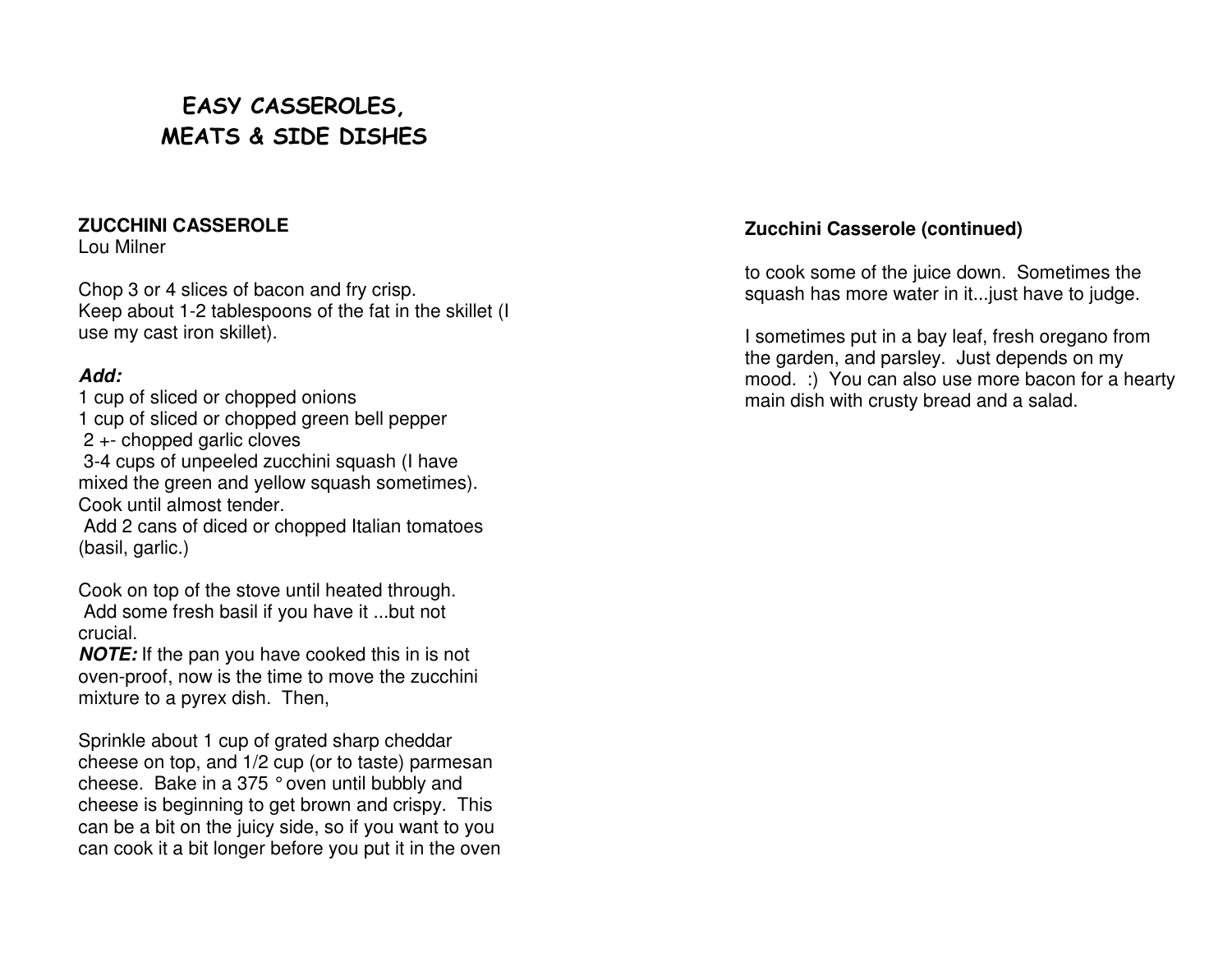#### **HOLIDAY MORNING FRENCH TOAST**

Valerie Reed

1 cup brown sugar ½ c butter, melted 3 tsp. cinnamon, divided ( I just dump cinnamon in)3 tart apples (Granny Smith) peeled, cored and thinly sliced ½ cup dried cranberries or raisins 1 loaf Italian or French bread cut into 1 inch slices6 large eggs 1 ½ cup milk1 T vanilla extract

Combine brown sugar, butter, and cinnamon in 13 x 9 pan. Mix apples and cranberries together and spread mixture evenly over brown sugar mixture. Arrange bread slices on top. Mix eggs, milk, vanilla and remaining cinnamon until blended. Pour over bread and cover completely. Refrigerate 4-24 hrs. Bake covered 375° for 40 min. Uncover and bake 10 minutes longer.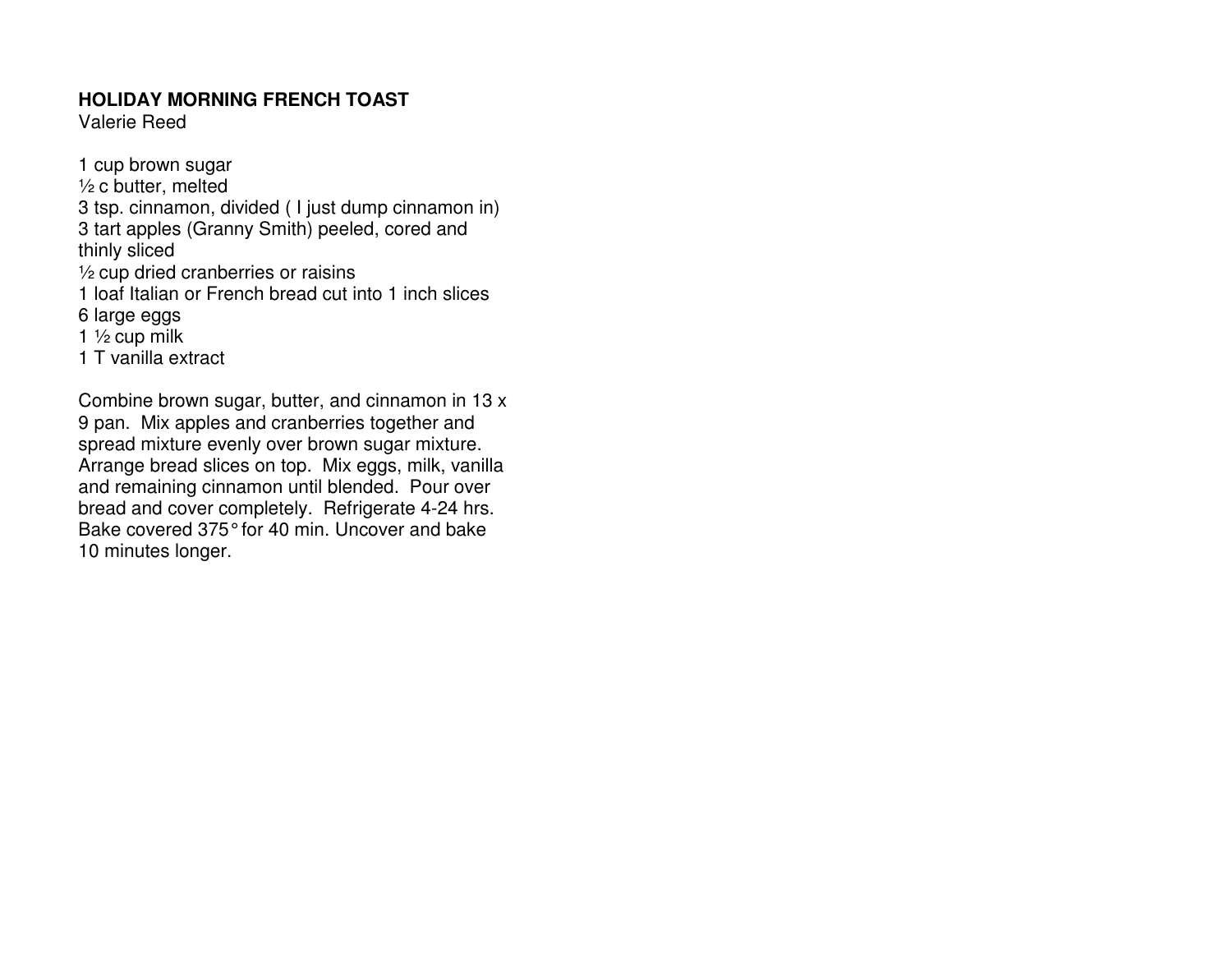## **PRALINE FRENCH TOAST CASSEROLE**

Joetta King

Everyone will love this! It' s very rich, so it goes a long way.

### 8 eggs

 1 1/2 cups half-and-half 1/3 cup maple syrup 1/3 cup packed light brown sugar 10 to 12 slices soft bread, 1 inch thick (I used 2 layers of (Costco) Kirkland Multi-Grain 100% Whole wheat with crust cut off. A slice is ½ inch thick, thus the 2 layers.)

### **TOPPING:**

1/2 cup (1 stick) butter 1/2 cup packed light brown sugar 2/3 cup maple syrup (used Cary's sugar free) 2 cups chopped pecans

Generously butter a 13-by-9-inch casserole dish. (I used a 10"x15" casserole dish - measurements taken on top rim)

Mix the eggs, half-and-half, maple syrup, and sugar in a large bowl.

Place the bread slices in the pre-pared casserole dish and cover with the egg mixture.

Cover with plastic wrap and let soak overnight in the refrigerator.

### **Praline French Toast Casserole (continued)**

Preheat the oven to 350°F. Remove the casserole from the refrigerator.

### Make the topping:

- 1. Melt the butter in a saucepan.
- 2. Add the sugar and maple syrup and cook for 1 to 2 minutes.
- 3. Stir in the chopped pecans.
- 4. Pour the mixture over the bread and bake for 45 to 55 minutes.
- 5. Allow to sit for 10 minutes before serving. Serves 8

Source:

 Paula Deen & Friends Cookbook via Catherine LaCroix via Joetta King (GGC Board Meeting April 2010)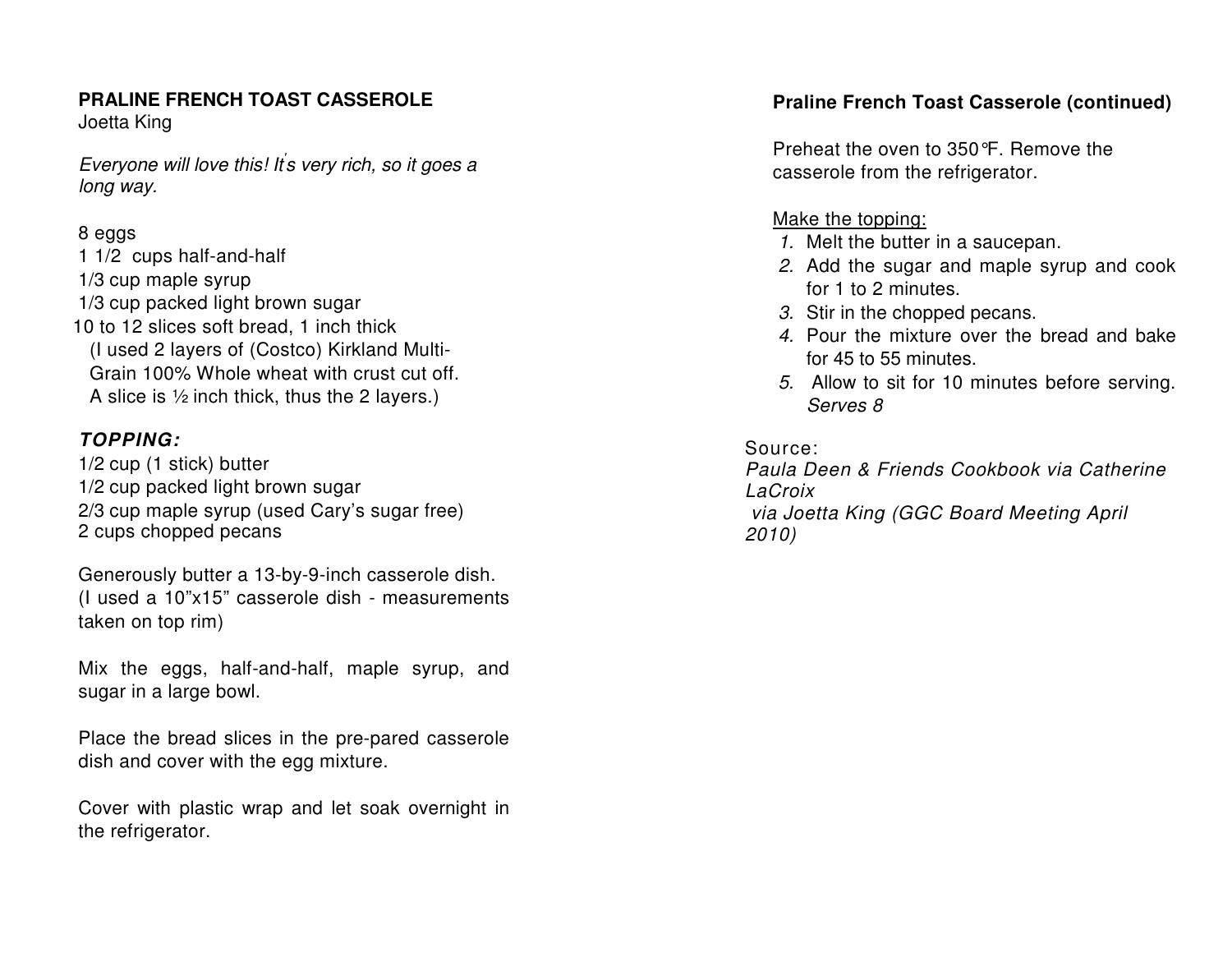#### **CRABBIES**

 Suzi Guckel Serves: 10

 From Carole Wojcik; a favorite of her family's formany years

 1 stick margarine softened 1 jar Old English cheddar cheese Kraft pasturized 1 can crabmeat 1-1/2 tsp. mayonnaise 1/2 tsp. garlic salt 1 package English muffins cut into wedges

Mash margarine and Kraft Old English cheese together, add crabmeat, mayo, garlic salt to the mix.

Spread on English Muffin wedges and boil for 5 - 10minutes, using a cookie sheet.

These can be frozen and then bake the frozen pieces at 375° for 10 minutes.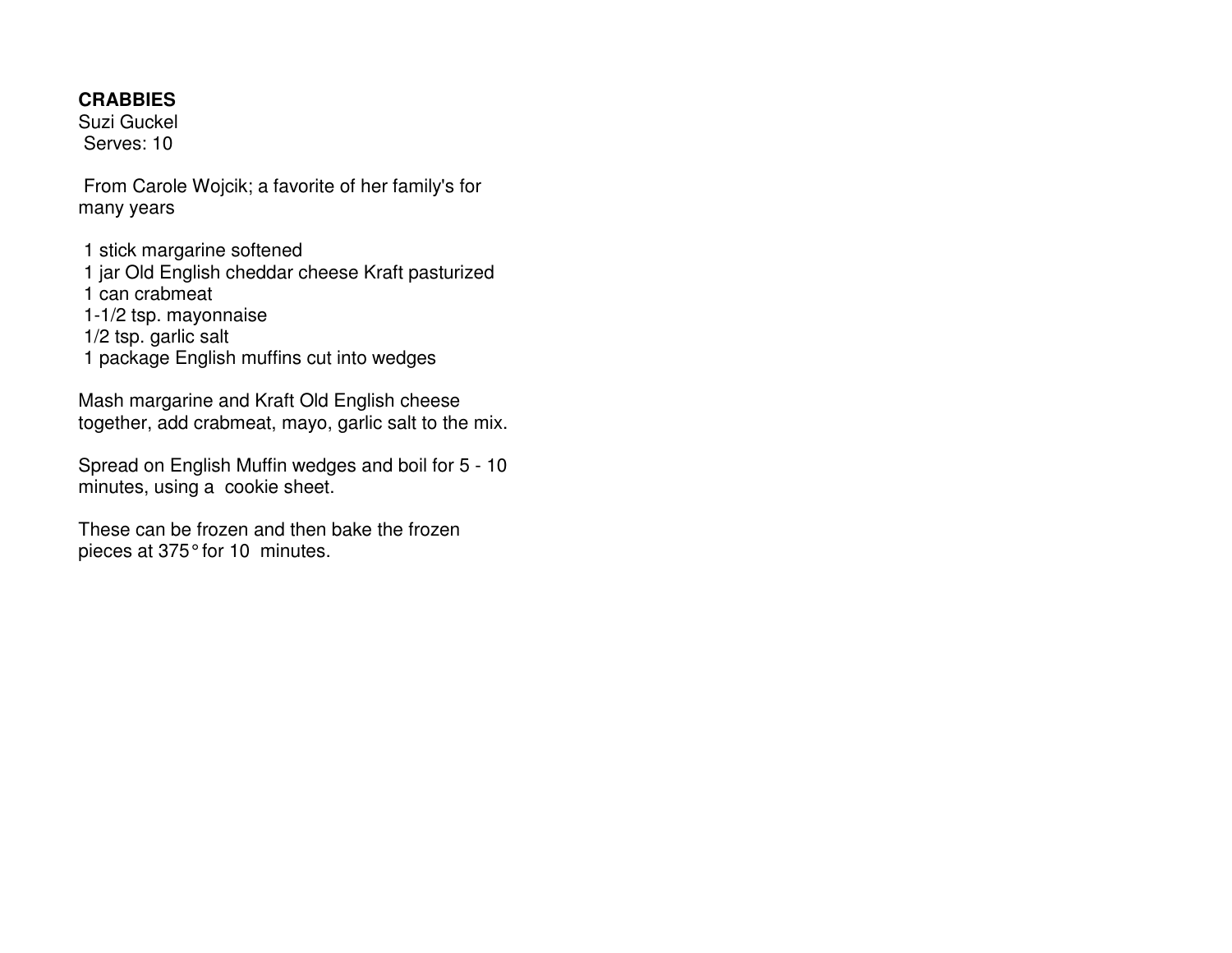#### **ROASTED VEGETABLES**

Karen Rice

### **Basics:**

 Potatoes – russet or red skinned, unpeeled and cut into wedges or chunks Spring onion – cut into 1 inch pieces Drizzle with olive oil Add chopped rosemary, pepper, sea salt Mix in pan and bake 45 - 60 minutes at 350 degrees, or until done, stirring every 15 minutes

### **Variations:**

 Add any of the following – make your own combination: Sweet potato – unpeeled and cut into wedges or chunks Red (or other color) bell pepper, cut in strips Zucchini - unpeeled and cut into wedges or chunks Cauliflower florets Carrot pieces Brussel sprouts – halved Mushrooms – small whole, or large halved – put in for the last 15 minutes Other herbs such as thyme, lemon verbena, basil (ifusing fresh basil, add the last 15 minutes), curry leaves (or curry powder) Tomato – 1 Roma cut in small pieces – add last 15 minutes Sprinkle with cooked sausage (Tom Thumb mild Italian – from the meat case is my favorite)

A good combination is potatoes, onion, zucchini, mushroom, tomato, basil. Sprinkle with feta cheese and a few Greek olives the last 5 minutes

### **Roasted Vegetables (continued)**

Or a combination of white & sweet potatoes, onion, bell pepper. Add cooked sausage and it makes a good brunch addition.

Or a combination of potatoes, onion, carrot, brussel sprouts. Sprinkle with a little balsamic vinegar tofinish.

One more – potatoes, onion, sweet potato, cauliflower, curry herb or powder, Roma tomato (last 15 minutes.

Garlic – If you want to use garlic, add later in the cooking cycle – it gets too brown and tastes bitter – I prefer only using onions to give a better overallsweeter roasted flavor in this dish.

When combining vegetables, you have to experiment with the size of pieces to get them to cook at the same time. If you are ready to serve this dish, and it is not done, just put it in the microwave for a few minutes (make sure to put it in a coveredglass dish) to finish cooking!